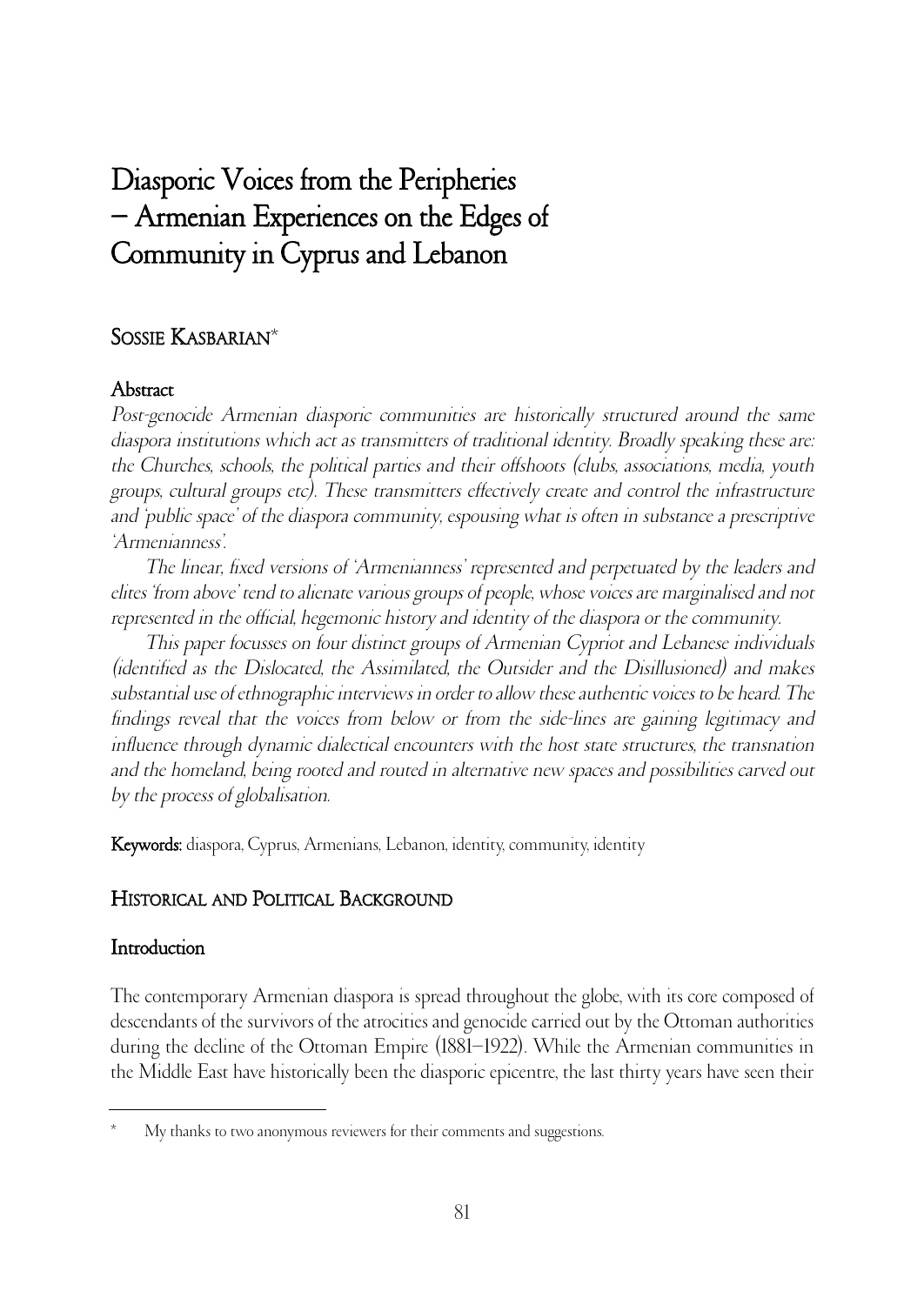steady decline and the ascendancy of communities in Europe and North America in particular, reflecting global emigration patterns. The diaspora communities, through organised as well as informal activities, maintain active links with each other. At the same time, the independence of the Republic of Armenia in 1991 (which most western diasporans<sup>1</sup> have no historic roots to) has contributed to an increasing rootedness of diasporans in their respective 'host' states (effectively their homes) and a more engaged civic participation. This, alongside an orientation towards Armenia, the 'step-homeland'2 as a symbol of the 'transnation'3, acts as a revitalisation of the traditional triadic4 approach to diaspora (Kasbarian, 2006).

Post-genocide, Beirut became the undisputed 'centre' of the diaspora, both due to the size of the community (peaking on the eve of the Civil War to 180,0005), and its being recognised and actively engaged as an integral part of the burgeoning Lebanese state (Schahgaldian, 1979; Migliorino, 2008). The Armenian identity was thus protected by the state, safeguarding the distinctness of the community, while other factors encouraged integration to the wider society, sometimes making for a difficult position to negotiate (Sanjian, 2001). Before the civil war, Beirut was the headquarters of the diaspora leadership, with the Catholicosate of Cilicia in Antelias and the political parties and institutions' nuclei based there, administering their satellites throughout the diaspora. It was also the hub of cultural production and intellectual life, producing priests, teachers, artists, leaders and intellectuals which, as diasporic agents served the diaspora communities in the west.

<sup>1 &#</sup>x27;Western diasporans' refers specifically to the descendants of those Armenians who hail from present-day Eastern Turkey. They are clearly distinguishable from the post-Soviet wave of Armenians from the Republic and the Former Soviet Union who constitute a distinct 'new' diaspora and are known as eastern diasporans.

<sup>2</sup> My notion of 'step-homeland' describes a situation where two entities that are not related are forced into a familial relationship by external forces, i.e. it is not a naturally occurring relationship but one that is forged. The sense of 'step'ness also carries with it connotations of difficulty and a need for adjustment by both parties (Kasbarian, 2006 and forthcoming).

<sup>3</sup> Tölölyan (2000, p. 130, n. 4) uses the term 'transnation' to mean 'all diasporic communities and the homeland; the nation-state remains important, but the permanence of dispersion is fully acknowledged and the institutions of connectedness, of which the state is one, become paramount'.

<sup>4</sup> The triadic approach (homeland–diaspora–host state) underpins traditional approaches in modern Diaspora Studies (e.g. Cohen, 1997; Safran, 1991; Sheffer, 1986). Since the 1990s the rise of Cultural Studies, Migration Studies, Postcolonial and Postmodern Theory has led to a broadening of the use and resonance of the term Diaspora, although the triad is still present in some form or another (e.g. Tölölyan, 1996; Knott and McLoughlin, 2010).

<sup>5</sup> It is difficult to ascertain population figures as the last Lebanese census was carried out in 1932 and demographics are highly politicised due to the consociational nature of the political system (and the common belief that Christians are far fewer than official figures show). The conservative 180,000 figure included tens of thousands of Armenians from Syria, who moved to Lebanon in the 1960s, but did not get citizenship until 1994. The current Armenian population of Lebanon is estimated to be around 80,000. I am grateful to Dr Ara Sanjian for these detailed figures and explanation (communication 31 August 2012).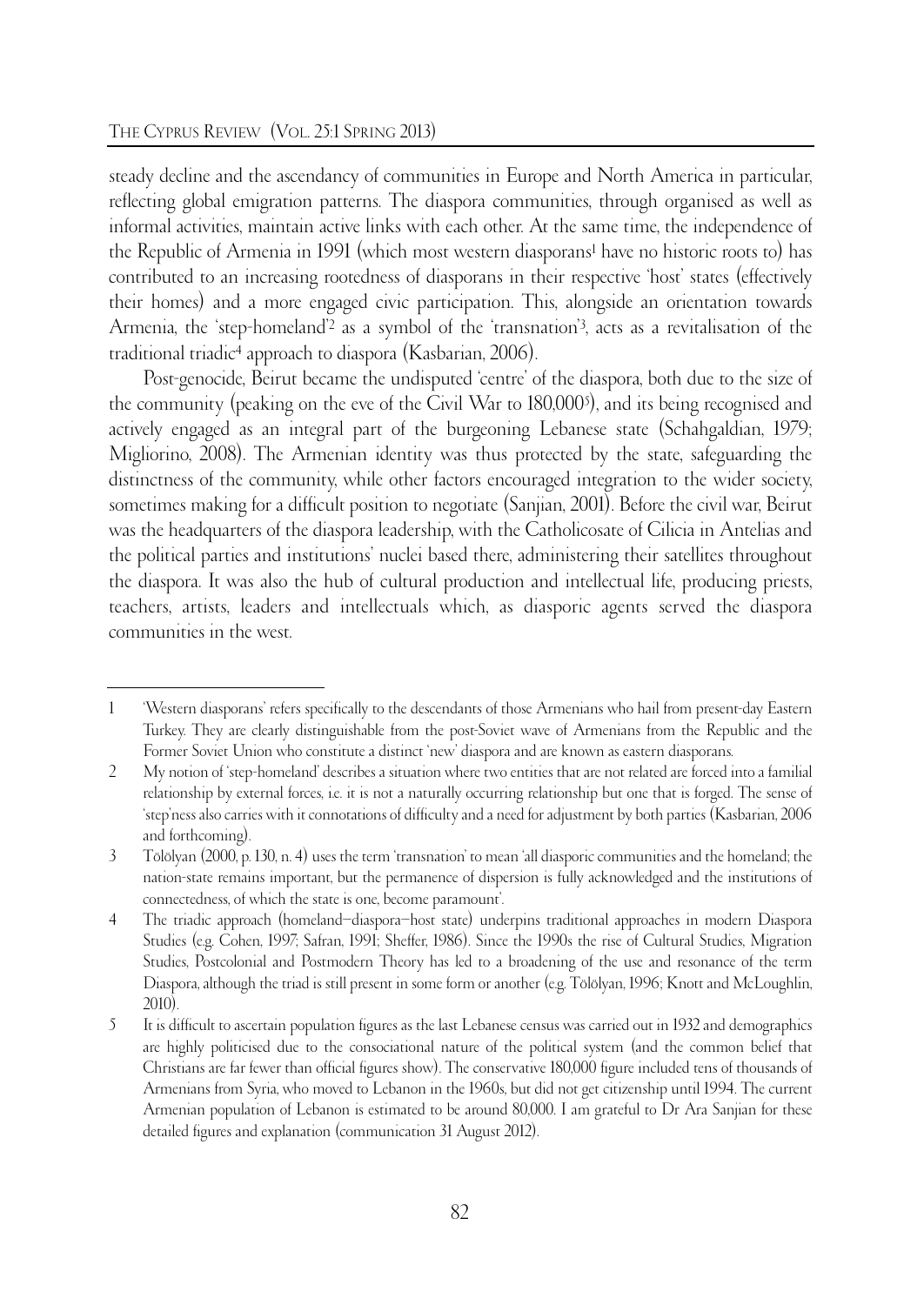Despite small numbers, the Armenian community in Cyprus has both longevity and historical and cultural significance, in and of itself, and as a pivotal diaspora microcosm (Pattie, 1997). At the peak, there were around 7,000 Armenians in Cyprus in the early 1950s but many left after the struggle for independence. At the end of 2008, there were 2,700 Armenian Cypriots, making up 0.4% of the Greek Cypriot community and 0.3% of the total population.6 While the Armenian community in Cyprus may seem to lack the obvious political significance of that of Lebanon, it shares several interesting characteristics. Both states' citizenship policies stem from the Ottoman millet system, which decrees and safeguards difference along religious grounds. Both countries are relatively new post-colonial states where competing narratives and nationalisms collide (resulting in bloody conflict in both cases). Both communities are part of a well-established and active transnational network  $-$  a dimension that has made their 'host' states sometimes question their loyalties, agendas and priorities.

The contemporary Armenian communities in both states are overwhelmingly composed of the descendants of the post-genocide wave of arrivals who gradually merged with the pre-existing local Armenian communities, who tended to greet them with distance and disdain (Pattie, 1997) – a common dynamic among multi-layered communities composed of distinct waves of arrivals. From their arrival as desperate and ravaged refugees, these disparate Armenians were transformed into a cohesive and thriving community<sup>7</sup> (Pattie, 2009) which is generally middle class and considered quite affluent, although there is poverty on the edges. In Lebanon there is a greater social and economic divergence within the community, reflecting the years of conflict which resulted in an economic and brain drain all round. In Cyprus the community was affected by events on the island as were other Cypriots, from the losses of 19638 and 1974, to the economic boom of the 1980–1990s and more recently, the current economic crisis. Both communities have seen regular influxes of Armenians fleeing the troubles in the Middle East, most of who subsequently immigrated to North America.<sup>9</sup> The most recent and substantial wave of arrivals are from formerly Soviet lands (1990s onwards), including of course, Armenia. It is hard to estimate numbers (complicated by the fact that their official status is often unclear) but there is a clear social and economic distance between the established community which is generally well-off and secure and the latest arrivals who are struggling at a more basic level (Kasbarian, 2009b).

<sup>6</sup> Republic of Cyprus, Demographic Report 2008, Population Statistics, Series II, Report No. 46.

<sup>7</sup> Panossian (2006, p. 299–301) discusses the role of the Church and other institutions in transforming these disparate refugees from diverse social, economic and cultural backgrounds into a relatively cohesive group through the imposition of a homogenous Armenian culture and identity predicated upon the values of preservation, language and diasporic nationalism.

<sup>8</sup> The troubles of 1963 disproportionately affected Armenians who have never been recognised or compensated for their losses (Demetriou, 2014, forthcoming).

<sup>9</sup> This article does not extend to the events since the Arab uprisings of 2010 – present, which has resulted in continuing devastation in Syria, where the Armenian community, as all other Syrians has experienced destruction at every level, and led to thousands becoming refugees.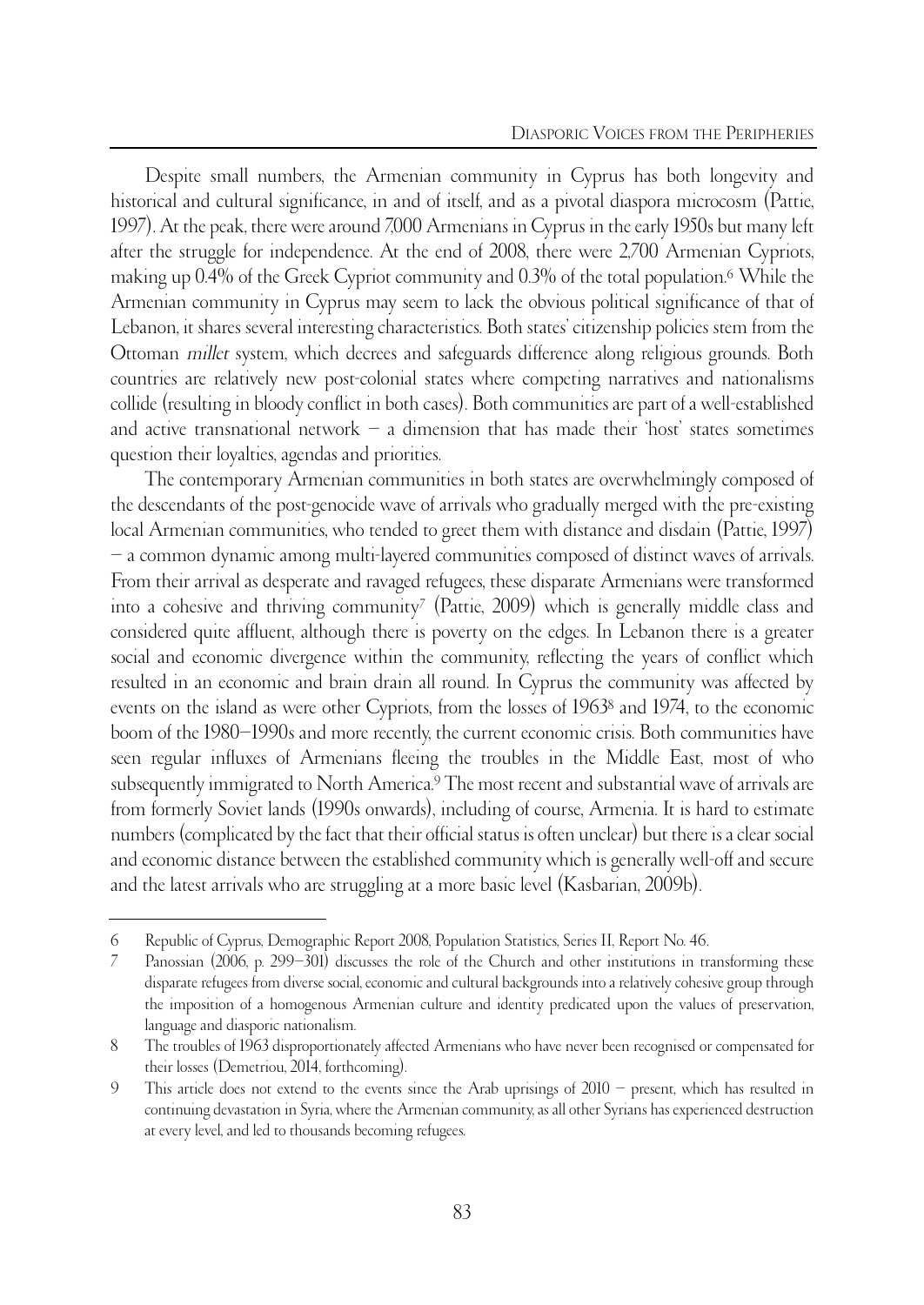#### The Impact of Historical Legacies on Citizenship and Belonging

The concept of community, stemming directly from the Ottoman millet system has had a profound impact on the diaspora such that it is considered almost impossible to define Armenian identity without an organised community. The minorities system in Cyprus is a direct descendent of the Ottoman system in that the head of the national Church is recognised as the (figure) head of the Armenian community. The British colonial period translated the religious-based identities of the Ottoman period to ethnic identities, leading to a rigid constitution (upon independence in 1960) which only recognised two national communities – the Greeks and Turks, thereby erasing the centuries of multi-ethnic, multi-religious and multi-cultural life on the island, and the experiences of groups as diverse as the Linobambaki, the Jews and the Roma. Trimikliniotis and Demetriou (2012, p. 285) speak of the postcolonial frame as producing a 'somewhat inchoate nationhood ', which on the one hand maintain 'surplus ethnicities' of the recognised minorities (Constantinou, 2009) and on the other hand, reproduces 'different kinds of residues of ethnicities and social, cultural and political identities ... as contradictions to the hegemonic national homogenisation of society ...'. The constitution gave three minorities, deemed 'religious groups' three months 'to decide' which of the two communities to join. All (the Maronites, the Armenians and the Latins) opted to affiliate themselves with the Greek Cypriots. As individuals, their members have the same rights and duties as Greek Cypriots. In addition, they elect a Representative for the group who is allowed to attend meetings of the House, but has very limited participatory powers. The government is supposed to consult with him in dealing with all issues concerning the minority and as such the Representative acts as a mediator and broker on behalf of his group.

The constitution deemed all Cypriot ethnicity apart from the Greek and Turkish as being 'surplus' and therefore 'expendable' (Constantinou, 2009). The misnomer of Cypriot minorities as 'religious' groups is something that European policy bodies have expressed concern about as it negates the ethnic identity of the minorities (The Advisory Committee on the Framework Convention for the Protection of National Minorities, 2007). Constantinou (2009, p. 366) says that the 'the paradox of the consociational system is that though it appears to make a virtue of heterogeneity at the national level, it assumes and intensifies homogeneity at the ethnic level'. The identities of these minorities have been overridden by a dominant ethnicity that they have neither chosen nor can shed. The imposition of this identity highlights the need to 'belong' however forcefully and illogically to the dominant majority in order to be safeguarded. Varnava (2010) talks about how this swallowing of the minorities' identity by the dominant Greek Cypriot one in order to strengthen the Greek–Turkish divide, creates problems of 'internal–exclusion' whereby these minorities are subjected to strong policies of assimilation coupled with discrimination on the everyday level, a trend that was apparent through my interviews (see below).

Perhaps the most important legacy of the colonial period in Lebanon was the French favouring of the Maronites and the subsequent 1926 constitution written to establish (or create) a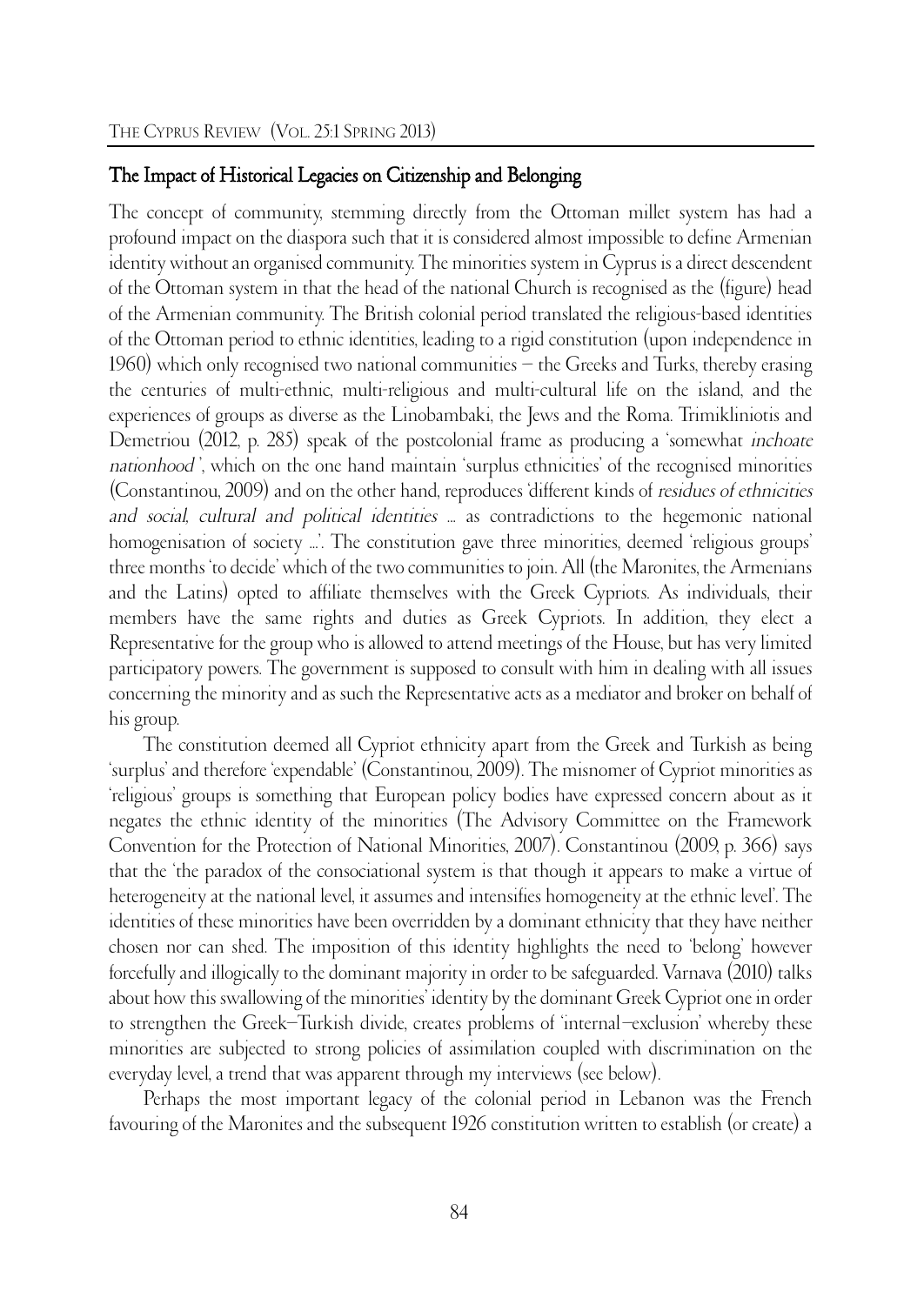state with a Christian majority.<sup>10</sup> That this does not reflect contemporary realities where Muslims clearly outnumber Christians is ignored as no census has been conducted since 1932. It is worth emphasising that sectarianism is fundamentally a 'modernist knowledge'; that it was a system produced in the context of Ottoman reforms, European colonialism and local nationalists (Makdisi, 2000, p. 7). The Armenians were enshrined as one of the seven main confessional communities and an intrinsic part of the state fabric. With the quota system, Armenians have six representatives in the 128 seat parliament (five Orthodox and one Catholic). In addition, because most Protestants in Lebanon are Armenian, traditionally the Protestant representative has also been an Armenian. There is always one and sometimes two Armenian ministers in government and this quota system extends to other public sector positions.

The system allows for groups like the Armenians to live in a 'parallel society' (Kymlicka, 2002) should they wish to do so, cushioned by their representatives and leaders who deal with matters of the state. For traditional community leaders the system has served Armenians well in that it has allowed them to preserve their identity – the deep seated fear in post-genocide Armenian communities the *jermag chart*  $-$  the white massacre  $-$  where Armenians are annihilated through assimilation rather than massacre. The emphasis on 'hard' boundaries as set out by the Lebanese consociational state is something that has also contributed to delaying the integration of Armenians, something that even traditional community leaders have recognised is not conducive to the guaranteed future of a community that is vibrant rather than stagnating.

The consociational model that both the Cypriot and Lebanese state are founded upon is a model which is supposed to protect differences and promote power-sharing between staterecognised national groups (Lijphart, 1977). However, the model also contains the seeds of its own destruction in that institutionalising communalism and reinforcing difference can neglect to foster an overarching national identity that all groups can subscribe to meaningfully and actively. Lebanon, the 'state of minorities', is indeed considered to be caught in the double-edged sword of the consociational model which seems to be the only model that can work in a state with political sectarianism at its foundation, and it seems to work quite well except when it does not, when it is disastrous. Coupled with the fact that 'personal matters' (relating to marriage, divorce, adoption, inheritance) are governed by religious courts, instead of creating a common civic culture and social capital the consociational system has meant that communities have historically been vying with each other for power and influence (and prone to interference from external powers) and that the state is a distant and separate entity. Many of my interviewees complained that there had not been a sincere attempt at the national level to productively engage with differences, that each group was self-obsessed and inward-looking, oblivious to the concerns or grievance of the others. Salibi (1988, p. 234) talks about the need to 'properly sweep' the Lebanese attics as the 'house of understanding'

<sup>10</sup> The sizable group of post-genocide Armenian refugees were granted citizenship in 1924 thereby bolstering Christian numbers.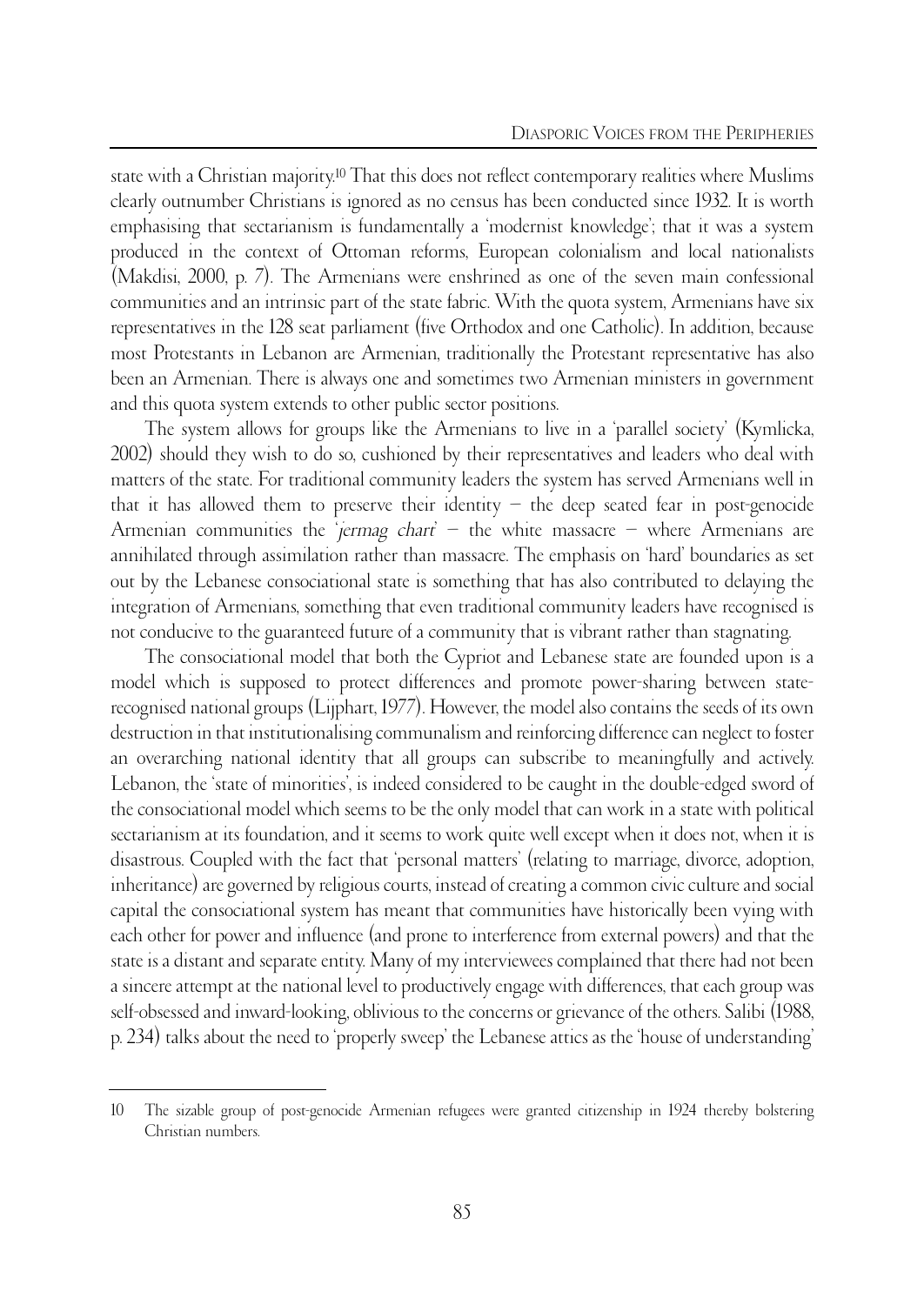has 'many mansions'. In the case of Cyprus, Peter Loizos has written insightfully about the 'obsessive ethnic nationalism' (1998, p. 40) among Greek and Turkish Cypriots, which negates the experiences of the Other, leading to what Papadakis (2006) following Ignatieff (1999, p. 60) calls 'ethnic autism', 'the self-obsessed reiteration of one's own pain and denial of that of others'. Bryant (2010, p. 114) more recently talks of the continuing historical silences which seem to have become 'louder' still since the borders opening in 2003.

# The Ambivalence of Identity

The common perception in both states is that postcolonial legacies and the consociational system have adversely affected the development of a common civic identity that citizens of all hues can fully identify with. In Cyprus political identity has been caught in the Greek–Turkish binary, with little space for the third way, Cypriotness, which has a somewhat mythical quality about it. Anthias (2006, p. 177) suggests that the term 'Cypriot' identity is 'divested of value in and of itself; it is an apology for not being complete, and a form of self-hatred and denial is sometimes witnessed'. Rauf Denktash, the Turkish Cypriot leader in 1995, famously declared that the only thing that was Cypriot in Cyprus was the donkey. In Lebanon, each group has been bent on preserving, asserting and attempting to impose its vision of Lebanon (MacKey, 1991). While conflicting narratives are part of every nation, in the case of these two states, the lack of a united coherent story at the level of the nation has been a major obstacle in peace-building and in creating social capital. Anthias (2006, p. 177) talks about how 'postcolonial frames leave subject positionalities where identity politics is overstressed as a compensatory mechanism for the uncertainties and fissures in society'. Political agendas have therefore mostly supported the binary vision of Cyprus and the sectarian version of Lebanon in order to build up each group against the insecurity which lies at the very heart of the state.

In the Greek Cypriot case political orientation has shifted between the polar ends of Hellenocentrism and Cypriotism (Peristianis, 2006). Beyond the official discourses however there has been clear evidence of Cypriot identity in everyday life and at the grassroots (Argyrou, 1996; Papadakis, 1997, 2003; Mavratsas, 1997, 1999; Calotychos, 1998). Since the 1990s there has also been a bicommunal movement and brief periods of opening at the civil society level (Demetriou, 2007; Hadjipavlou, 2000, 2006). For the Turkish Cypriots, the arrival of substantial numbers of Turkish settlers since 1974 (themselves from heterogeneous backgrounds but categorised as 'Turks') has led to a more nuanced reflection on 'Turkish' identity in Cyprus and a reclaiming of the 'Cypriot' identity to distinguish themselves from the arrivals from Turkey (Navaro-Yashin, 2006). Although power relations and class differences are intrinsic to this continuing compulsion to 'otherise', 'the language of ethnic differences is still central to politics in Cyprus' (Navaro-Yashin, 2006, p. 95) and this extends to the creation of new categories of difference which may challenge or subvert the hegemonic binary. Needing to shift positions and accommodate various perceived Others at different times means that identities are located within competing and sometimes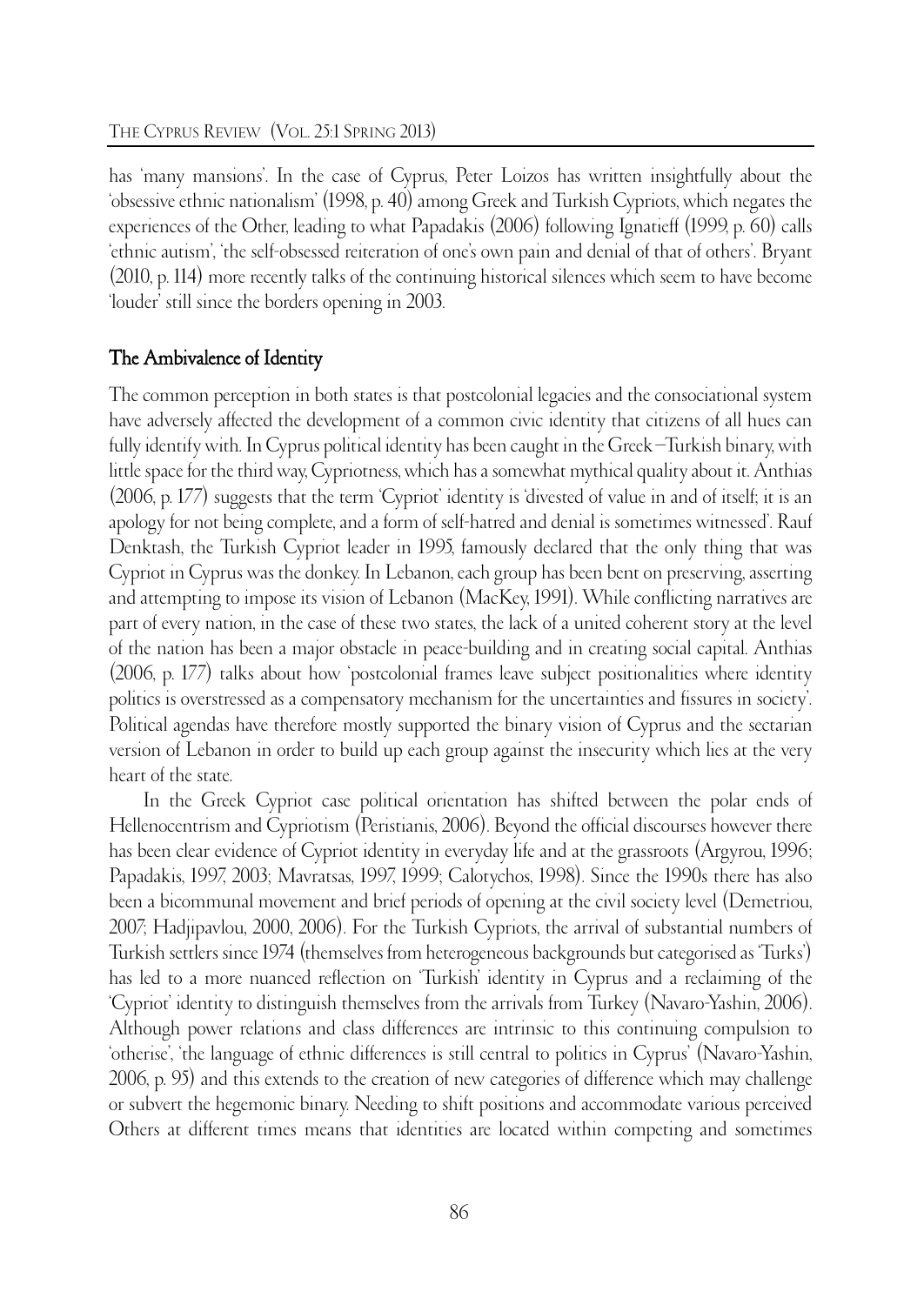overlapping narratives, the Self and Other constantly recreated and context-dependent.11 This ambivalent Self compulsively situates Him/Herself within a binary power struggle, compulsively trying to define and assert his/her shifting Self against the fluid Other(s).

For minorities in Cyprus this compulsion and ambivalence is all the more developed in that their own identity has been negated by being formally subsumed by the dominant Greek Cypriot political identity, and their status within the Greek Cypriot community remains un-reconciled, a position of struggle. More than anything it is the fact that their story is largely unknown and untold, their Cypriotness marginalised and relegated to a few pages in the nationalist school textbooks (Varnava, 2009) and questioned on a daily basis, that is most alienating (Kasbarian, 2006). The situation is far more diluted in Lebanon where there is not one clear majority to which one situates oneself, but several. The numerically far larger Lebanese Armenian community also means that the Armenians there have been properly woven into the state fabric and not merely inserted as they have been in Cyprus.

# The Politics of Community

The modern Armenian diaspora community has been established around a fixed set of institutions which are present nearly everywhere there is a significant number of Armenians. The  $gaghut$  – the community infrastructure – is centred around the national Church, with schools and other political, cultural and social offshoots (Talai, 1989; Bjorklund, 1993; Suny, 1993; Pattie, 1997). The historical political polarisation of the Armenian diaspora has been discussed at length in academic studies (Atamian, 1955; Panossian, 1998; Libaridian, 1999; Tölölyan, 2000). Structurally, the division has served as the internal framework by which life has been organised since the birth of the post-genocide diaspora. In its simplest form, the dichotomy has taken the form of the Armenian Revolutionary Federation (ARF), the *Dashnaktsutyun* (Dashnak) umbrella on the one side, and the non-ARF umbrella on the other. Under this is housed the opposing political party, the Ramgavar, the Armenian Democratic Liberal Party and the smaller Social Democrat Hunchakian Party (SDHP) and a range of linked institutions, of which the most venerable is the Armenian General Benevolent Union (AGBU). Competition for control of the community has led in most places to two sets of institutions. Organised community life takes place within these structures, and socialisation between the two camps has historically been rare, though less rigid in recent years. It is important to recognise these institutional spaces as neither monolithic nor homogenous, but as sites where different actors vie for dominance. Brubaker (1996, p. 61) insightfully conceptualises a transnational community:

<sup>11</sup> Spyrou (2002, pp. 267–268) in his study of Greek Cypriot children's 'imagining' of 'the Turk', says they are '... drawing on different voices at different times and in different social contexts. These voices are, at times, contradictory and ambiguous. The demands of the conversation may necessitate the use of different voices to explicate identity ... these voices reflect contradictory ideological positions which, at times, compete with the dominant ideology.'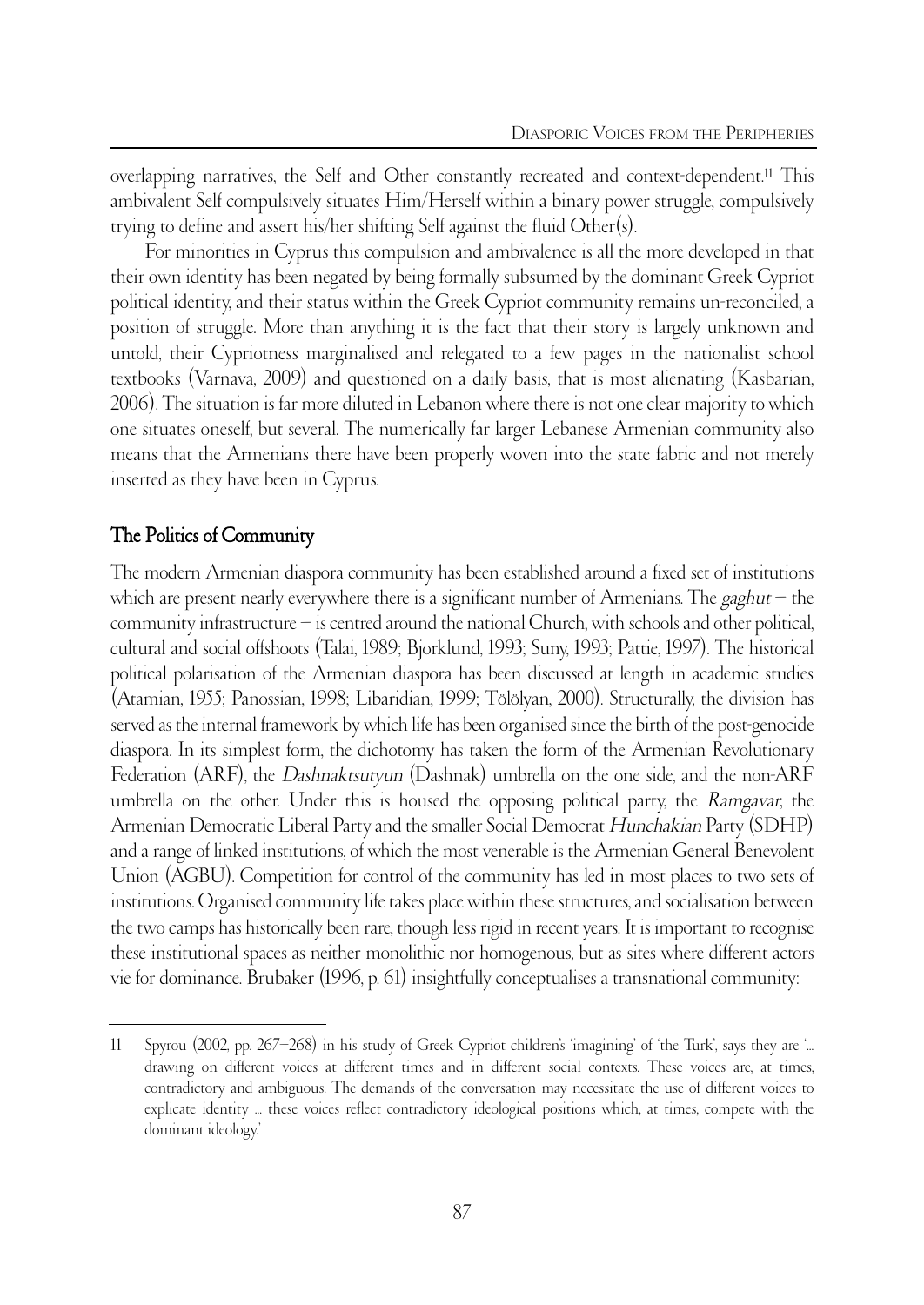'not as a fixed entity or a unitary group but rather in terms of the field of differentiated and competitive positions or stances adopted by different organisations, parties, movements or individual political entrepreneurs, each seeking to "represent" the (community) to its own putative members, to the host state, or to the outside world, each seeking to monopolise the legitimate representation of the group.'

These traditional institutions act as transmitters of traditional diasporic identity. Broadly speaking these are: the Churches, the schools, the political parties and their offshoots (clubs, associations, media, youth groups, cultural groups, women's groups and charities), making for a diaspora that is 'institutionally saturated' (Tölölyan, p. 2000). These transmitters effectively create, define and govern the infrastructure and 'public space' of the diaspora community, espousing what can be a prescriptive 'Armenianness'. This top-down Armenianness revolves around community involvement and commitment to the traditional pillars of Armenian diasporic identity – language, church, endogamy, political and social commitment and ideological dedication to the Armenian cause, Hai Tad (broadly defined as preservation of 'Armenianness', political commitment to the recognition of the Genocide and the return of Armenian ancestral lands).

These gatekeepers of diasporic identity, as examples of governance, have been quite successful in that they have defined, shaped, led and maintained Armenian communities. Yet when one looks at actual numbers, involvement and vibrancy, it would appear that this framework is in crisis, that there is a definite loss of faith in these institutions and most significantly, in the version of Armenianness they espouse (Kasbarian, 2006, 2009a). In fact it is identities at the margins of these institutions, and in some cases alongside or counter to them that are proliferating and represent the most dynamic and vigorous articulations of what it means to be Armenian in a diasporic space. In the case of Cyprus and Lebanon, these voices have the additional layer of dealing with their postcolonial situations and situating themselves within wider nationalist, post-nationalist and trans-nationalist discourses.

#### Transgressing 'Community' – The Voices from the Peripheries

Cyprus and Lebanon, through their historical legacies have enshrined the principle of community in their constitutional and political makeups. This paper challenges the notion of community which is the foundation of the modern Armenian diaspora by focusing on the individuals on the margins of or outside the organised community. Whereas traditional transmitters maintain a prescriptive Armenianness which runs the danger of being essentialised and reified, peripheral voices are caught up in carving and claiming a space for themselves – a space which challenges or transgresses the established terrain. That the two tendencies exist and indeed reinforce each other cuts to the contradictory heart of diaspora studies, caught between desiring difference and embracing fluidity and hybridity. Brubaker (2005, p. 6) calls this the 'interesting ambivalence in the literature', saying that: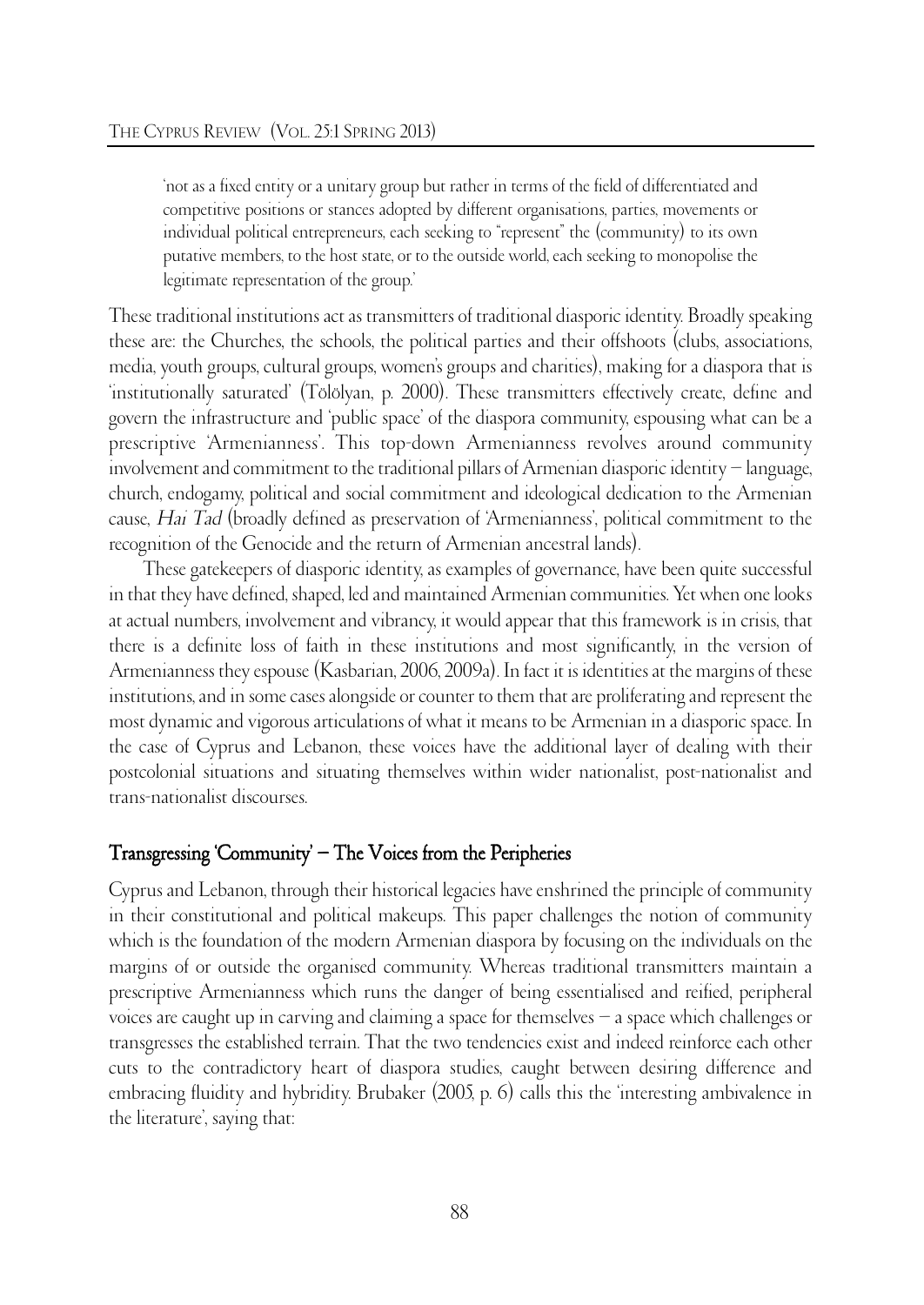'... although boundary-maintenance and the preservation of identity are ordinarily emphasised, a strong counter-current emphasises hybridity, fluidity, creolization and syncretism ... diaspora can be seen as an alternative to the essentialisation of belonging; but it can also represent a non-territorial form of essentialised belonging.'

The linear versions of 'Armenianness' represented and perpetuated by the leaders and elites 'from above' tend to alienate those who do not subscribe to the values or ideology espoused or are excluded for other reasons. These groups and individuals are marginal in that their experience is not articulated or given centrality. Their voices are largely silent and not represented in the official history and identity of the community.<sup>12</sup> This paper looks specifically at articulation from individuals at the peripheries. Often they are situated directly in relation to the hegemonic in the diaspora space. As Bhabha (1994) has noted, 'counter-narratives' do not necessarily have to be radical or progressive in meaning or in form, though I would suggest that in the Armenian case, their proliferation can be interpreted as a transgressive force. This paper explores the tension between the individual and the community and the possibilities of meaningful diasporic identities unmediated by the traditional gatekeepers.

This paper focuses on four distinct movements that became apparent through the analysis of my fieldwork in Cyprus and Lebanon where I employed a snowball method to interview as many individuals as possible, cutting across age, gender, class, sexual orientation and political affiliations. My focus was on non-hegemonic sites of diasporic activity, on groups and individuals outside of the community infrastructure, those that identified as Armenian but were distanced from the organised community, intentionally or structurally. This paper focuses on these individuals and makes substantial use of ethnographic interviews in order to allow these authentic voices to be heard.<sup>13</sup> These trangressive reflexive 'voices' relate to Anthias' (2006) concept of 'translocational positionality' where 'narratives of interculturality' can insightfully reveal and reflect the multilayered and overlapping power structures and social forces that shape political identity.

#### DIASPORIC VOICES FROM THE MARGINS

#### The Disillusioned

Tanya is a new mother in her late twenties. She has lived in Lebanon all her life until the last two years which she spent in the UK where her husband was completing his PhD. Tanya herself has

<sup>12</sup> This of course extends to the vast category of 'women' which I examine elsewhere (Kasbarian, 2006). See also Cockburn, 2004.

<sup>13</sup> Interviews were carried out in Beirut in March 2002 and in Cyprus in February–April 2001, and March 2003. Each interview consisted of open-ended questions, and took two to three hours. A total of over 80 interviews were conducted, a sample of which were chosen to represent the four categories which evolved through analysis. All names have been changed in order to protect anonymity, apart from those individuals who spoke in their formal, public capacity.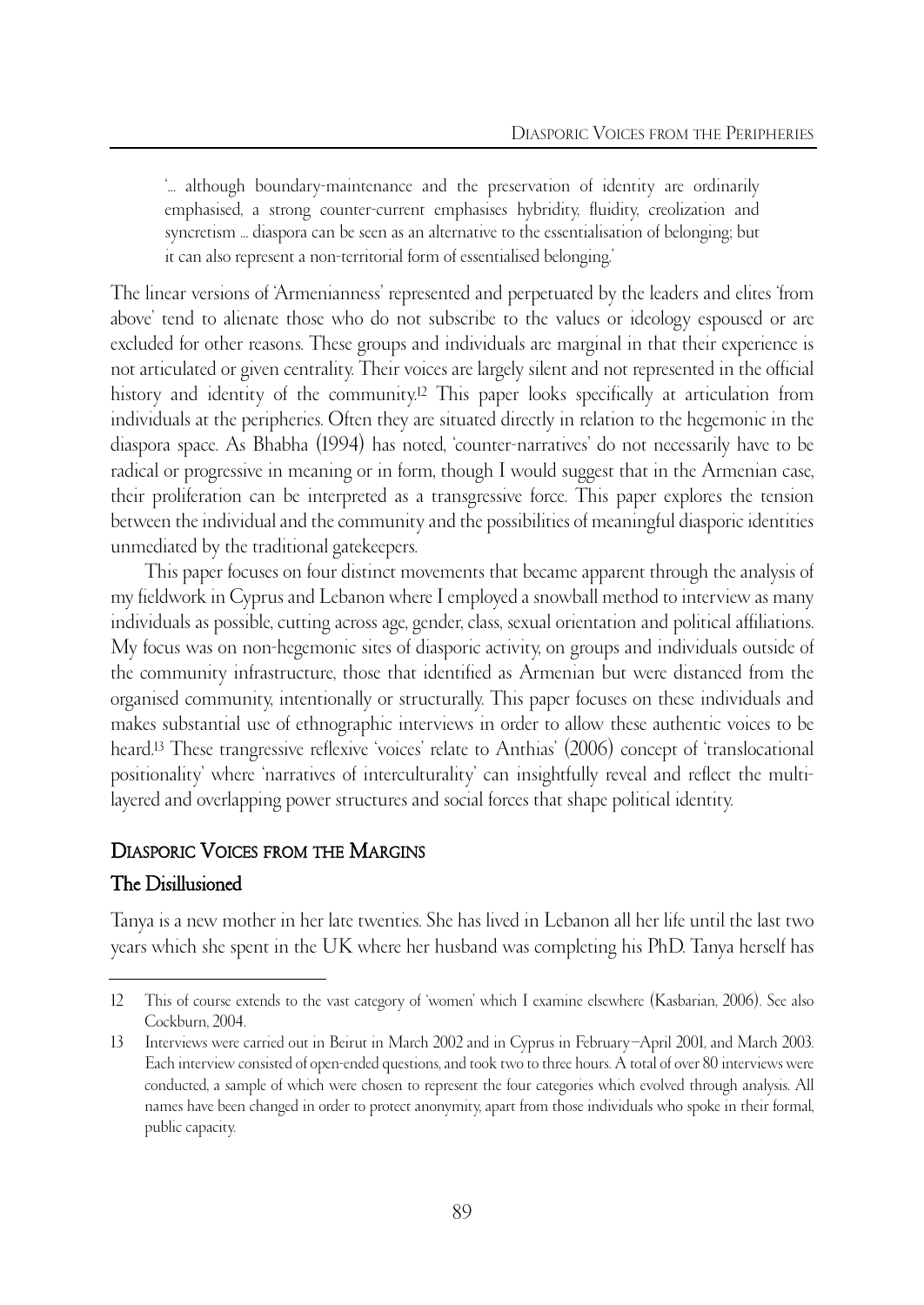a Masters and is considering starting a PhD. She has been finding it difficult to adjust to life back in Lebanon and specifically within the hub of the family and the community since her return, complaining about the lack of boundaries and privacy. Tanya describes her brief time in the UK as a respite from the 'pressure' of community life:

'It's such an amazing feeling to be somewhere where no one knows you and no one is interested ...'

This is felt more keenly as she was 'highly involved in Armenian community life' throughout her life, up until her departure to the UK, when she felt she 'had had enough of all of it'. Tanya is typical of an intelligent, thoughtful young Armenian who was once completely embedded in community life, underwent a 'crisis of faith' and has distanced herself from it.14 She says that she is currently rethinking everything her identity has been based on, and questioning the community discourse she had previously been a strong supporter of.

Tanya's upbringing is fairly typical of traditional and conservative families who are considered pillars of the Armenian community in Lebanon. Her schooling was exclusively Armenian and she hardly knew any Arabic until she attended the French university in Beirut. Her father was a strong Dashnak and seems to have been the dominant figure in her life until his death a few years ago. Tanya became a committed ARF member, especially active in the student association. Although she says she 'enjoyed it at the time' Tanya is clear that she is 'happy to stop taking part since she left', now thinking 'all this political noise' to be 'pointless'. Part of her disillusionment is based on what she considers the gap between the political posturing and the community realities. While she reflects on her position, Tanya has taken the decision to remove herself from community politics:

'I was so active, I gave everything I could, so from now on, I will stay Armenian, but I feel I can do more for my people when I am outside of a political party. Tashnakstoutyoun was my definition of being Armenian for a long time ... it's just that the political aspect lost its interest for me.'

Tanya uses the telling phrase 'I will stay Armenian' evoking the professed raison d'être of organised community life – perpetuating Armenianness that is based on core principles. By shunning the community framework, Tanya behaves like a faithful believer who rejects organised religion, preferring a personal faith based on an individual interpretation. Tanya's case is typical of many

<sup>14</sup> One of my Cyprus interviewees used the poignant phrase to explain his conscious breaking away: 'Once upon a time I used to be Armenian.' This comes from a man who speaks Armenian, attends church and keeps up to date with Armenian news. However, by pulling away from organised community structures he acknowledges (and believes that others may also interpret it so) that at some level he is no longer Armenian. The community seems to have the final judgment on 'how Armenian' one is. Another young person in Cyprus described this tendency amongst her peers: 'Many say "I was Armenian, now it gives me nothing so I am no longer Armenian."'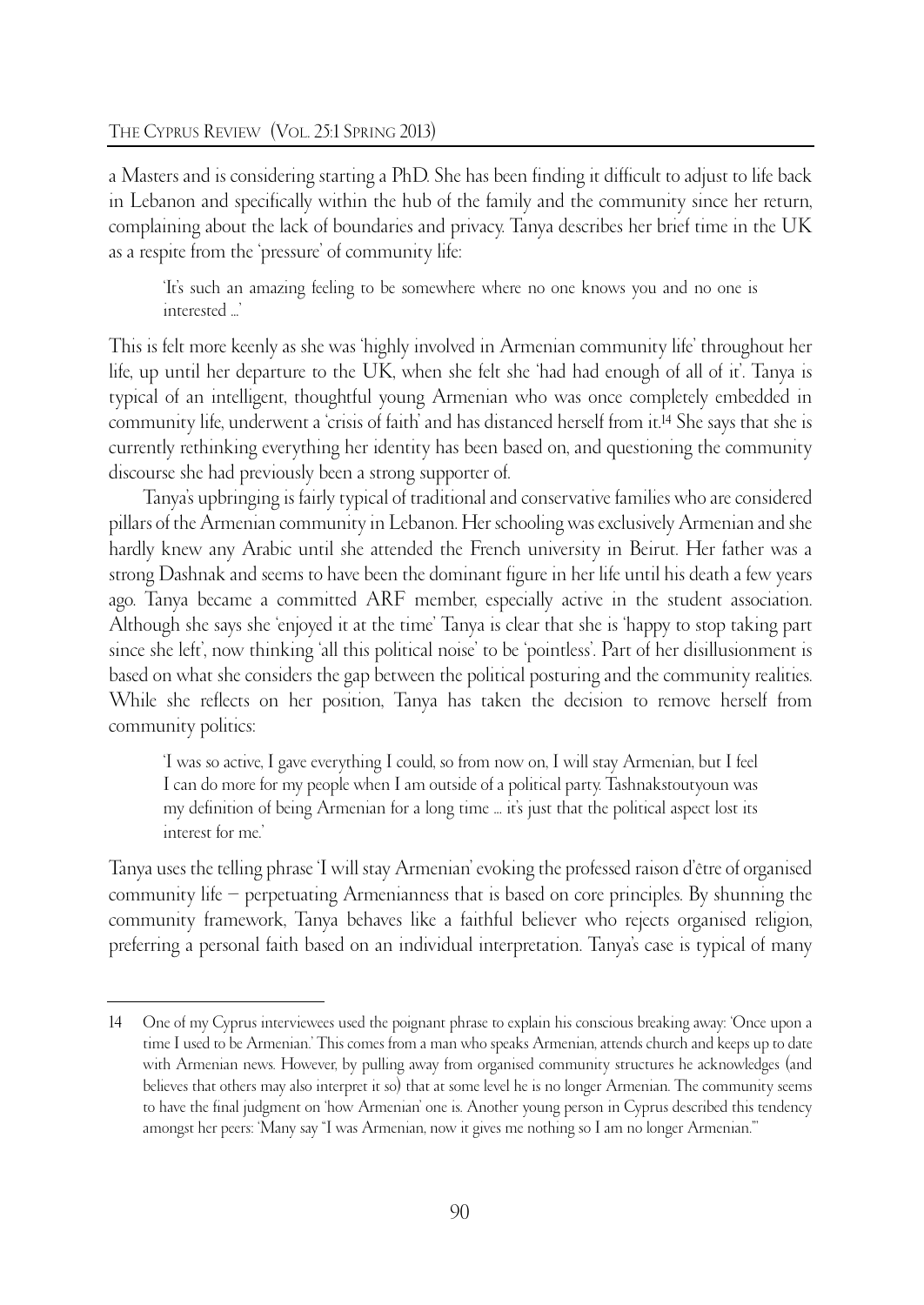interviewees who disagreed with or were disillusioned with organised Armenianness. They proclaimed a strong faith in their personal convictions but did not want to participate (any longer) in a fixed, rigid, top-down, hierarchical interpretation of the 'faith', either because they found it outdated, irrelevant or because they resented the patriarchal15 authoritative streak running through organised community life.

Tanya charts her personal crisis of faith to the diaspora's ambivalent relationship with the new independent homeland, the Republic of Armenia, and specifically her personal ARF version of that.

'I think at some point we got lost because we did not know what our role was anymore. Tepi Yergir, <sup>16</sup> but no one went back, and if you asked me to go to Van, I wouldn't go either because I was born in Lebanon ... in the diaspora they don't know what to do, organise the diaspora or try to send people back to Armenia – how, why?'

Tanya herself has visited Armenia several times, before and after independence, with family and as part of ARF youth camps. The experience, especially as an adult was an uncomfortable one, bringing up questions of 'home', belonging and the 'in-between' nature of being a diasporan who is taught to always be dreaming of somewhere else:<sup>17</sup>

'I had the feeling that I am a stranger in a country which is supposed to be my homeland and then I go back to Lebanon and I am a stranger there as well because I am supposed to have a homeland somewhere else; and actually that's the way I feel now too. Now I'm trying to see Armenia as a country, not the real Armenia I heard about as child, with the stories of fedayeen etc ... . I went to Armenia and it's just a country with a government and people and bookshops ...'

The coping mechanism is to assign one version of the homeland to being the imagined homeland to which one can nurture feelings of longing and belonging, and assign the other version as 'just another country':

'The Armenia I have in my mind is my homeland definitely but I kind of lost touch with that Armenia a long time ago. Even western Armenia, Van, Kars etc. I'm sure are very different now from the Armenia I read about in the books. That Armenia I think was a dream. The Armenia now is just a country. I have to get used to it. It kind of feels that I don't have a homeland.'

<sup>15</sup> One interviewee who had served for years on the local committee recounted an incident when she half-seriously said to her (male) colleague that she was looking forward to becoming a member of the Central Board, to which he replied 'never dream about that because you're a woman'.

<sup>16</sup> Meaning 'towards homeland' a slogan of the ARF; which symbolised a reorientation towards the new Republic.

<sup>17</sup> Lomsky-Feder and Rapoport (2005, p. 296) describe the 'return', i.e. visit of Jewish Russian students to Russia as a 'disruptive event'.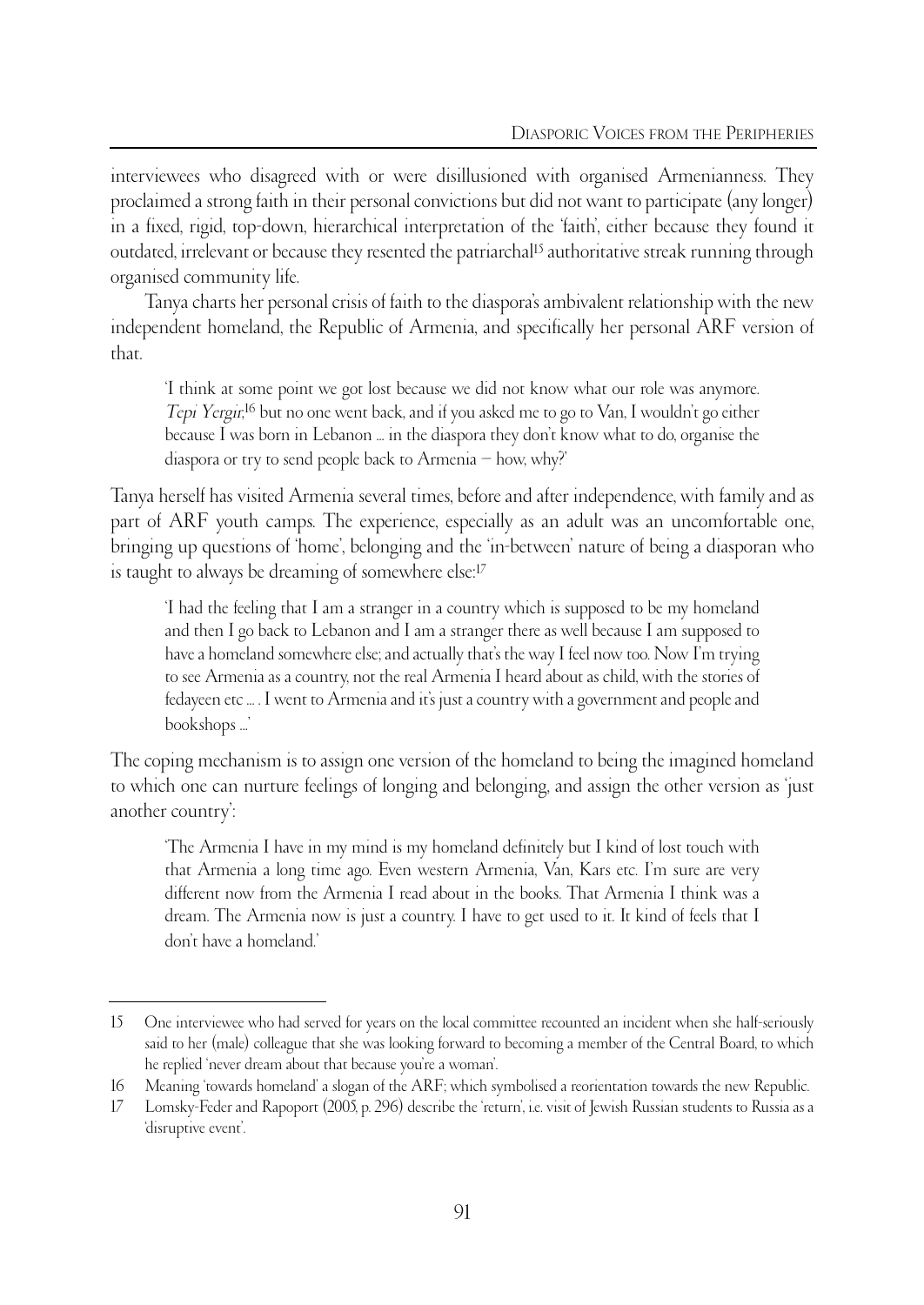#### THE CYPRUS REVIEW (VOL. 25:1 SPRING 2013)

Similarly, Aline, a young woman who was very involved in AGBU activities until her recent selfproclaimed disillusionment, noted the same schism between what she knew she ought to feel, and what she actually felt. She compared Armenia to being her mother from whom she was separated at birth and Cyprus to being her stepmother who has taken care of her all her life. With the former there is a blood relationship but no real bond, with the latter there is an actual living ongoing commitment.

Although Tanya is disillusioned with organised community life and has distanced herself from the ARF world, she says that she is not resentful of the 'training' she received there. Her major gripe is one that is on her mind since becoming a mother – the over-emphasis placed on the genocide and the sense of burden and victimhood:

'It wasn't really fair to teach us only about this genocide thing and make us feel that we are victims of the world (sighing). That wasn't fair. I mean we're not, we have this amazing culture and spiritual history but we only learnt about Armenia in war and under Ottoman Empire, under Russian dictatorship ... this is not fair on children. Because you grow up thinking of yourself as a victim nation ... Armenian children feel that the world is a dangerous place and we always have to defend ourselves ... I don't feel that it was necessary to feed us with this as well to keep us Armenian.'

This blurred victimhood/colonisation complex can also be the reason why Armenians<sup>18</sup> are traditionally model citizens in their host states, politically cautious and conservative and usually supportive of the existing regime, regardless of its political hue.<sup>19</sup> On the one hand, this is interpreted by them as being a shrewd survival strategy; on the other it can reflect deep political disempowerment. The layers of domination reverberate throughout the Middle Eastern diaspora experience, starting with the family structure. In this traditional thinking, the host state is still something to be feared, obeyed and kept out as far as possible. Tanya conducted a survey of 120 young people of the community, aged 18–25 as part of her Masters dissertation. She concludes that the Lebanese Armenian identity is in crisis, trying to emancipate itself from the insular ghetto mentality of older generations, but still suffering from the hangover idea that 'being Armenian is linked to not having relationships with non-Armenians'.

'The Other is so scary for us, I think because of our history and the genocide, because we have a victim history (700 years) and it's not something a collective consciousness would forget, so the Other is always this danger ... don't get too close because you could lose your identity ...'

<sup>18</sup> I am limiting this statement to diaspora created by the genocide and not recent arrivals from Armenia who have in some cases attracted negative attention precisely by challenging the previously untarnished reputation of Armenians, much to the dismay of the settled diasporans who are at pains to distance themselves from them.

<sup>19 &#</sup>x27;We're always the first to pay our taxes etc ... We keep our heads down and don't make trouble in the hope that they will leave us in peace.' Interview with fifty-two year old Elise, Nicosia, 5 March 2001. This was a common sentiment articulated by all my interviewees, especially the older generation.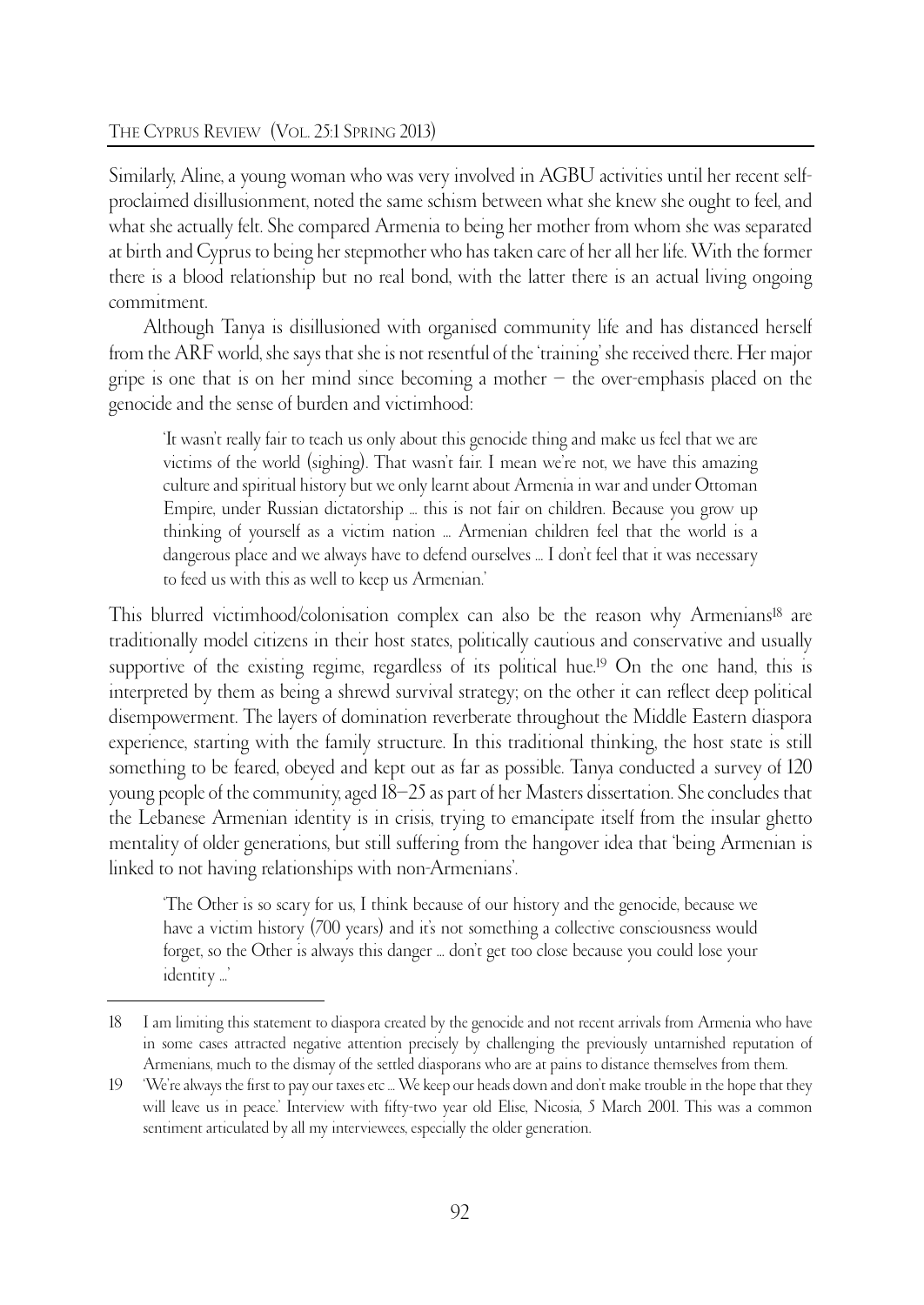Linked to this fear of the Other and the Outside, the community in Lebanon attempts to exert a totalising hold over its subjects, starting from the nuclear family unit. Tanya describes an experience which disciplines the individual and makes her bow to the collective will, to the extent that the Self, the Individual has no legitimate will or desire of her own, but is merged with the community will. In this interpretation, being Armenian cannot but be a burden on the young person:

'Being Armenian indirectly implies that you have to cast away everything else, there are some things you cannot do, you cannot marry a Lebanese (Arab) guy for example. If you are to assume your Armenian identity completely, you don't do this. ... You succeed ... You have duties towards your community, you have to be active. Being an Armenian is such an oppression sometimes, especially for a young person. You cannot dream basically, about going to Hawaii or anything like that, you would be a traitor. You cannot leave the Armenian community without feeling guilty ...'

At the same time, Tanya is outraged that the preoccupation with norms and codes only extends to superficial levels – that what is seen, heard and discussed is what one is judged on. This is the chasm between official and unofficial, appearance and substance that she considers typical also of the mainstream host state culture. Interestingly the young people from her survey do not tend to openly rebel against their parents' authority because 'it's mostly perceived as useless'. Instead, they simply follow their desires, just making sure that they do so covertly. Even when the situation is known, as long as it is not openly discussed and no 'dishonour' befalls, a collective blind eye is turned. In this way, the existing 'regime' can be perpetuated, as there is this space to bypass it, which has a soporific effect. On the official level though, Tanya describes a situation where one is well versed from a young age on the correct thoughts and attitudes, revealing a schism between the Self and the Self 'watching the Self', the Self and the collective:

'The message that has been transmitted is always the same while life is changing. For example my grandmother told me stories about the genocide because she lived through it. And when my teachers etc. tell me the stories and want me to really feel these things, I cannot because I was not there, I can just pretend to really be very moved by these genocide pictures – I am disgusted by these pictures if you want the truth. But at the same time I cannot say that, this kind of control, collective super ego wants to control everything, everything!'

Reasons for disillusionment by previously active community members in Cyprus were more centred around the themes of disempowerment and the 'realisation' that the activity is devoid of depth or lacks the capacity to make a difference. Several interviewees mentioned a trend of individuals 'getting hurt' or having bad experiences which resulted in them leaving the fold. Aline said the trend for intermarriage with Greek Cypriots often resulted in community disapproval, leading many such individuals to withdraw and become more assimilated into the Greek community which, in contrast 'seems to be welcoming them'.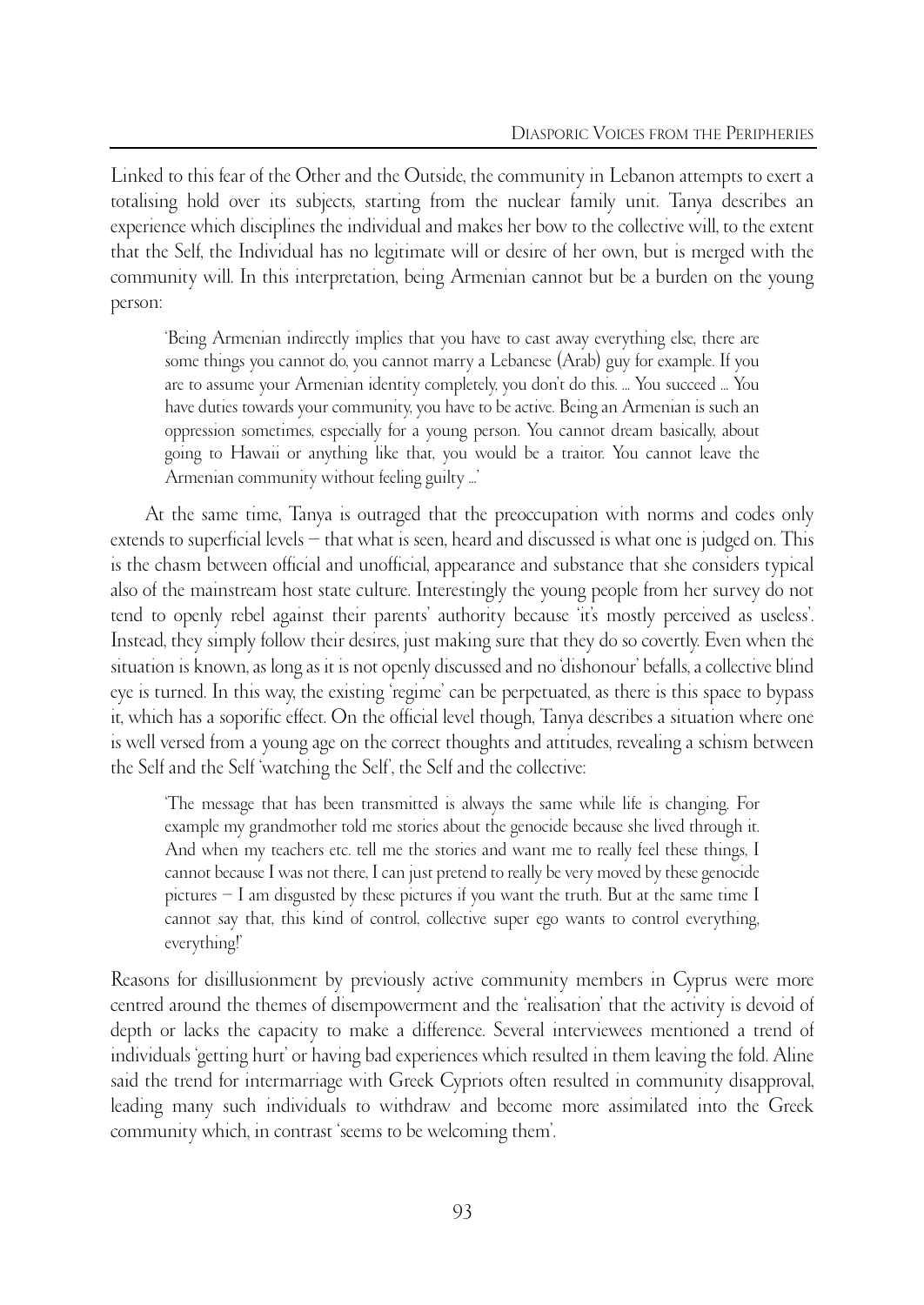#### The Assimilated

Sophie is a lawyer in her mid-twenties. She is part of a growing, largely 'silent' and underrepresented group of individuals in the Armenian Cypriot community – the 'half and half'. Her mother is Armenian Cypriot and her father Greek Cypriot, a situation which has caused Sophie much soul-searching and analysis about her own identity and her choices.

Sophie and her older sister went to state schools where they encountered prejudice and bullying emanating from 'Greek bigotry'. She was most hurt by taunts that Armenians were Turks, and other racist comments; 'there was always the need to fight and justify myself', a situation which she says she still encounters in diluted forms today as an adult professional. The fact that Greek Cypriot education is nationalistic in its approach and makes little mention of the Armenians or the other minorities in its curriculum is a problem for the pupil who is not 100% Greek Cypriot (Trimikliniotis, 2004; Varnava, 2009). Sophie feels that the prejudice against Armenians was worse (in comparison to other 'half and half' experiences) because of the complicated history of the Armenians: 'it's not a clear-cut nation'. The situation became so difficult that Sophie's sister took to hiding her Armenianness and passing herself off as fully Greek Cypriot, something which Sophie never resorted to as she was 'proud' of her identity in contrast she says, to her sister who, she says, developed a complex.

Thirty-two year old media personality Zaven, whose father is Armenian and mother Arab, had a similar experience going to an Armenian school in Lebanon:20

'When we were at schooling age, there was a big debate at home. My mother agreed that we should be in Armenian schools and all my education was in Armenian schools. No matter what we say Armenian schools are weak, weak because Arabic is not the first or second language, but the third language. Second is French or English. Secondly, Arabic is not taken seriously in Armenian schools, at least in my time. Armenians in their mentality feel that Arabic is inferior and this is something I used to hate.'

Although Sophie considers herself lucky to have a father who is both interested and involved in Armenian community life, his Greek Cypriot family have not been fully supportive of his wife, apparently on the grounds of her being Armenian. This impacted Sophie from a young age, with the result that she 'always wanted to protect her from them'. This situation could have led to Sophie's mother being somewhat 'ambiguous' about her own identity, something which the children picked up on. Other people I spoke to reinforced this picture – that mixed marriages were historically rare and frowned upon (by both parties) often leading to a situation where the children had to make a stark choice between one identity or the other (or have the choice made for them). Esther reports significant numbers of 'half-Armenians' visiting her bookshop in Nicosia:

<sup>20</sup> Children usually attend the school according to their father's ethnicity, although there are exceptions.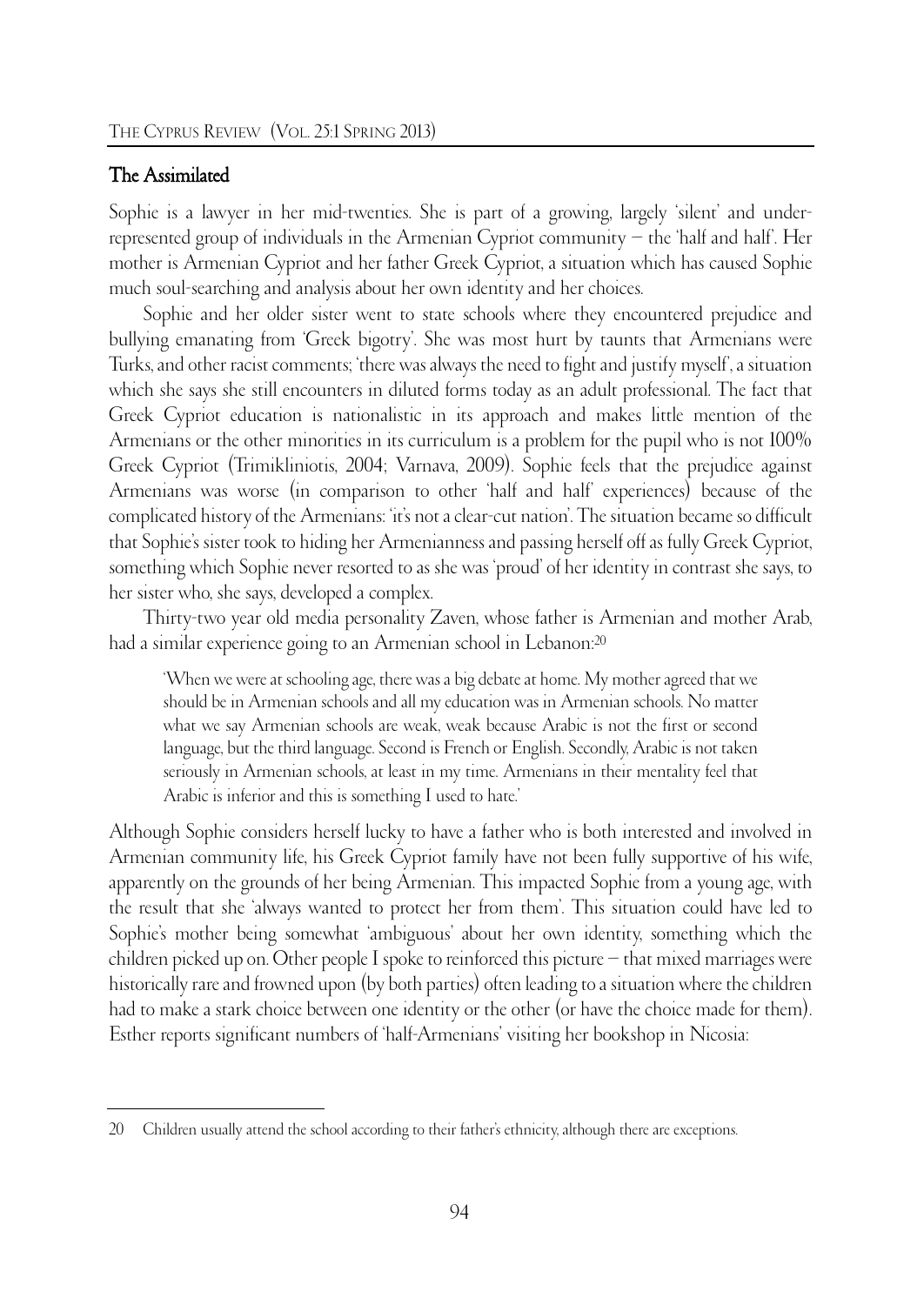'... half-Armenian kids who have swung the Greek way. They come to the shop, very curious. In those days you had to make a decision to be either Greek or Armenian, there was no neutral in between which you can do now.'

Not being 'pure' acted as 'a disadvantage on both sides' for Sophie. This complaint was voiced by all the 'half and half' individuals I interviewed including Zaven:

'I myself am half Armenian, half Arab and I'm very proud of that. It used to make a lot of problems for me. At school Armenians always looked down on Arabs. For me being half was a shame. I always heard "his mother is Arab". Being half [and] half, for the Arabs you're Armenian and for the Armenians you're Arab, and I hate this.'

Sophie was encouraged to be involved in Armenian community activities when she was young, and was part of an AYF dance group for several years. This experience was tainted by her constant awareness of her 'impurity' and of attention always being drawn to her inferior status in the eyes of the community: 'in an Armenian context being called Greek'. Although she recognises that her experience is limited to the ARF version of organised community, nonetheless Sophie found the community 'not receptive or welcoming' and has since become withdrawn from it. Having tried to connect at a young age, Sophie is quite resentful of the uncompromising dominant spirit she encountered infiltrating all levels of organised community life, emphasising hard boundaries and rigid standards based on essentialised versions of Armenianness. Although Sophie does attend Armenian events occasionally, her last experience, a Christmas Ball left her feeling like an 'outcast' with no one to sit with so she has vowed to 'never go again'.

From this distanced position, Sophie is able to look at the community more 'objectively' and with more understanding. She is now able to see that the community frameworks are held in place by a hard core group who are more 'ghetto-like' than the vast majority of Armenians who are more integrated in mainstream society and simply do not have the time and the necessary commitment to dominate organised community life. The problem as she and others see it is that it is those with the time who become the dominant interpreters of the Armenianness in the community when in fact they are the activist minority. Sophie is aghast for example that 'some of them still have the language problem despite being third generation', something remarked upon by many individuals:

'There is absolutely no excuse – you are born and live in a country and not being able to speak the language! Sometimes I am really ashamed when this happens ...' (Silva, teacher and writer, in her late thirties)

In Lebanon the situation is more exaggerated as the stereotype of the Armenian who speaks Arabic badly prevails in the mainstream culture. Although it is still just about possible in the parallel universe of the Armenian 'ghetto', to conduct an exclusively Armenian life in Lebanon, this is impossible in Cyprus. Zaven has worked extensively in television and has his own talk show on Future  $TV<sup>21</sup>$  which is broadcast via satellite to the Arab world. He has played on this negative

<sup>21</sup> Zaven Kouyoumdjian, Lebanese Television Celebrity, Talk Show Host and Producer. 'Meet Zaven Online'. Available at [http://www.zavenonline.com], accessed on 3 April 2013.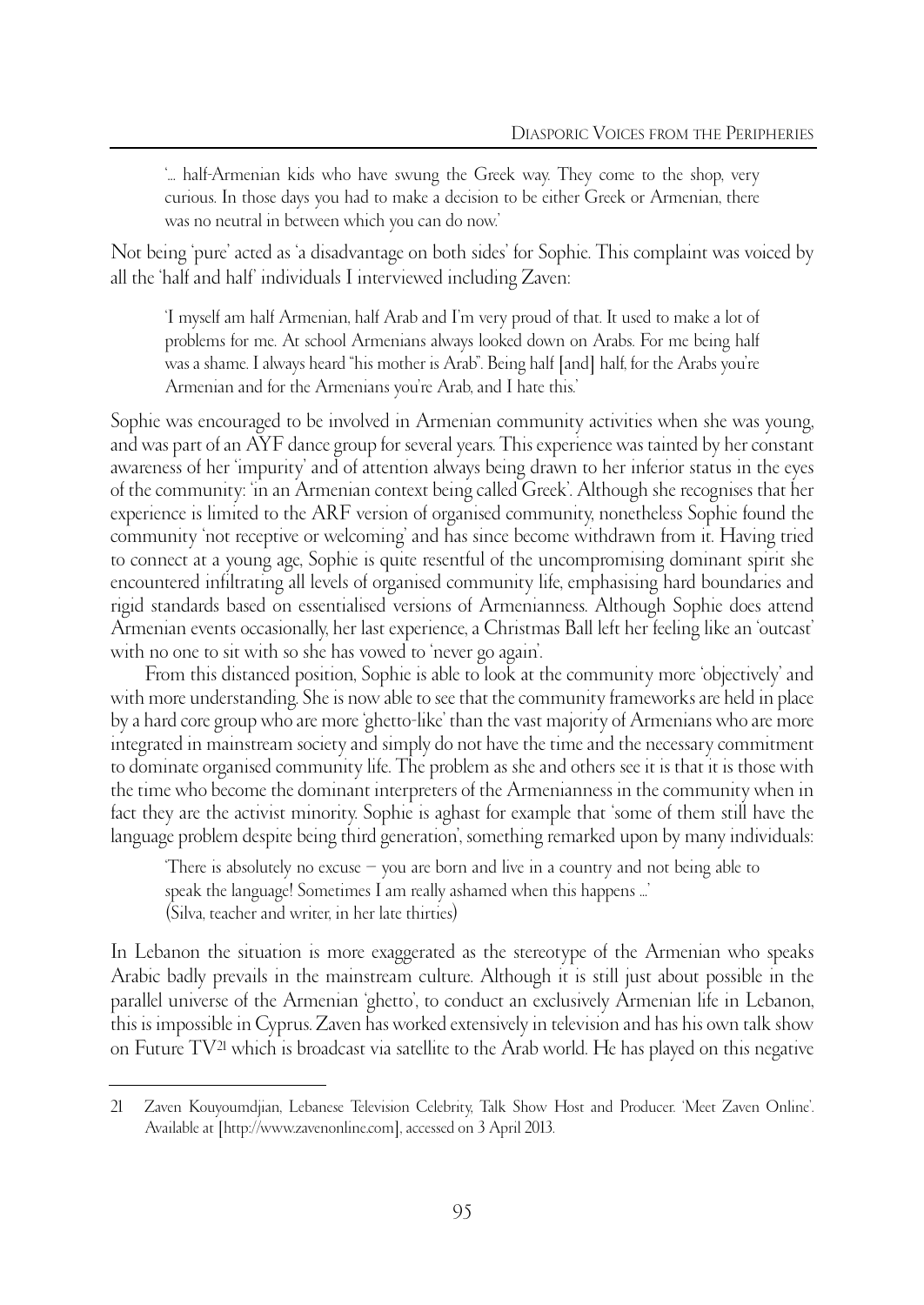Armenian stereotype:

'... People were curious, because of the stereotype of Armenians here, so there [was] this sudden attention on me to see my mistakes ... and that is one of the reasons why I quickly gained this "fame" ... I could break the stereotype, in a short time, of Armenians eating basterma and speaking broken Arabic ... From age 20 I work in TV and now people are used to me being an Armenian. For example if I'm out and somebody forgets my name they will call out "the Armenian!"'

Sophie's community experience has not deterred her from claiming her Armenianness, and she believes 'it is important to acknowledge being half Armenian'. This she does in her own way and through her own efforts rather than being based on any community standards. For Sophie, this role is a self-conscious individual rebellion against the pillars of Armenianness that have alienated her. They extend to playing the 'Armenian witness' among her non-Armenian friends, keeping alive the memory of the genocide (and supporting related political activity), an appreciation for Armenian music, dance and culture; and something she feels in her 'deeper soul' which is shared in her most intimate relationships. In her profession, Sophie has not kept her Armenian identity a secret but does not advertise it, saying she 'can project Greekness, although (she) always feels half inside ... sometimes a lonely position'. She is not sure that she would pass this identity on to her children in the likely event of their father being a Greek Cypriot as she does not really think it will be relevant to them.

For Zaven, being half Armenian has meant that he has had to make a great deal of personal effort to break into the profession, working harder than other candidates partly to dispel any concerns:

'At first they were sceptical about my Arabic, that if I were angry how would I speak, when you are cool you speak fine but ... if you are under tension you might suddenly become "an Armenian" ... Secondly, they did not know how an audience would take [to] an Armenian reporting political or social things.'

Being half Armenian may have been a personal handicap but once he broke into the profession, it gave him a certain celebrity, although he does not want to make a political issue of it:

'It's not a lifestyle being an Armenian ... My being an Armenian is just who I am but my character and lifestyle I build them as Zaven not as an Armenian.'

For the most part, reactions to Zaven in the mainstream Lebanese and Arab media have been positive despite his sometimes controversial, liberal views. One notable exception concerned a show he did about youth in the Arabian Gulf which referred to homosexuality. On this occasion the response from all over the Arab world was vehement and made particular reference to his Armenianness:

'I had lots of hate mail and it all mentioned "Zaven, an Armenian Christian has no right to interfere in our (i.e. Arab) business" ... They posted messages on my website directly ... three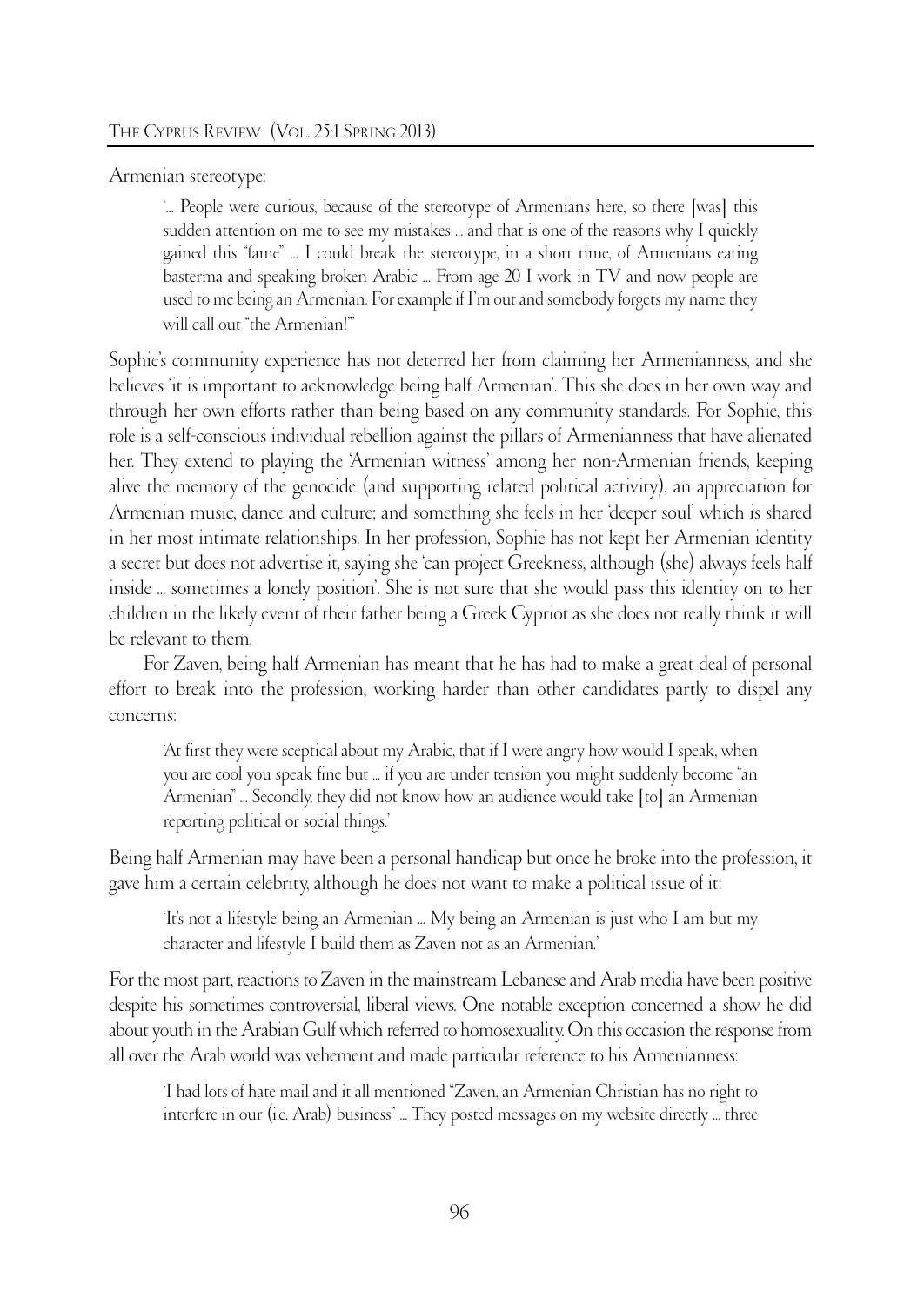pages of threats that they will campaign to stop all advertisements from the Gulf, to boycott the programme ... I was astonished to see these emails, because for the first time I was referred to by so many Arab viewers as Armenian Christian ... So once there's a problem (my boldness here) it came up, my Armenianness. Maybe if I was not Armenian Christian, I don't know how they would have taken it.'

Like Sophie, Zaven is detached from the community which he sees as insular and parochial. Like other 'outsiders' he has made it 'big' on a national and regional map precisely by being distanced from the community. He also sees the dominant versions of Armenianness as hard, reified and uncompromising:

'It's either ... you're too much Armenian or you're too [far] away from Armenians, there is no middle. Either you're a Bourj Hammoudsi22 living in another universe or you're too much integrated you've forgotten everything to do with Armenians. I think both are bad. I think I'm in the middle. I know Armenian, if there's something interesting for me I go; but I don't go because it's Armenian and I have to go and at the same time I'm very much integrated in Lebanese society.'

The solution for Zaven is the affirmation of an overarching Lebanese identity which would go beyond the sectarian divisions the state is founded on. Many of my Cypriot interviewees expressed the same hope and desire although they were less confident that it was possible. In Lebanon, sectarianism is the very foundation of the state so these issues and the many different pulls and possibilities are always at the forefront of mainstream discourse. For Zaven it is something of a personal crusade and he sees the problem lying on both sides – the Armenian community leaders' insular desire to be 'different' and 'apart'; and the Lebanese state system's reinforcement of this separation:

'I want Armenians to feel that they belong to Lebanon ... if they don't like the country, if they are not happy, they should leave. If they prefer living in Armenia, Turkey, USA, let them go. Every person should feel [a sense of] belonging to where they live. This is step one to live happily and to take advantage of what's being offered in the country – to live the country.'

Both Sophie and Zaven are emphatic that their homelands are their 'host states' without question. Sophie is typical of the more romantic half Armenian who has a desire to visit Armenia out of sentiment, one day. Most others are content to 'piece together', through art, music, stories and literature, a personal imagined 'Armenia' existing somewhere deep in their psyche.

<sup>22</sup> Meaning a person who lives in Bourj Hammoud, a suburb in North-East Beirut, one of the original sites where the Armenian refugees settled post-genocide. It is considered the traditional nucleus of the Armenian Lebanese community and remains heavily populated by Armenians.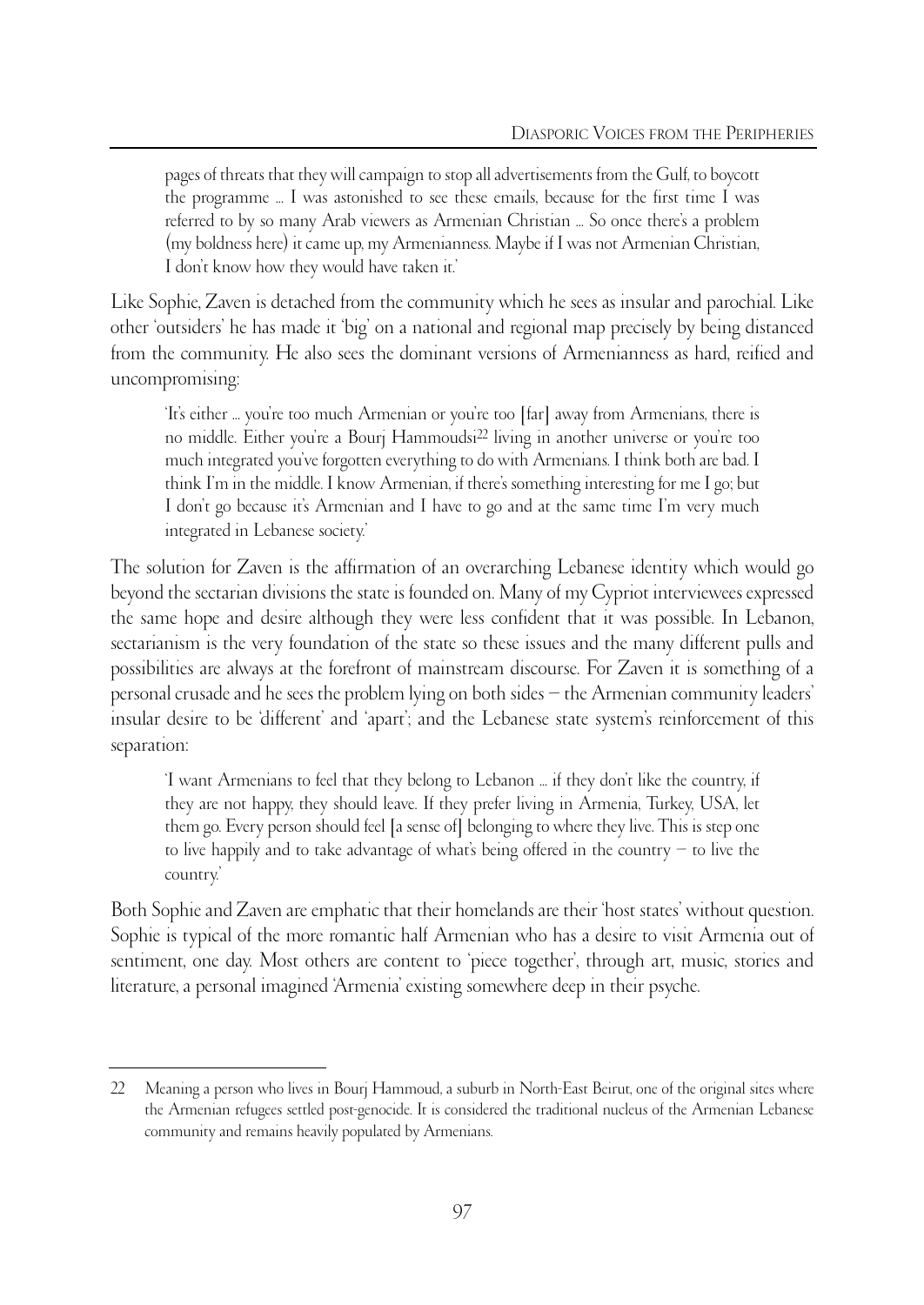#### The Outsider

Gerard is a well-known personality in Lebanon and the Middle East. He is an actor, director and artist with a long and varied career. Although he says he is 'very attached' to his birthplace, Lebanon, he 'does not mind moving', which he does roughly every five years, citing his attachments to his projects as being more of a pull than anything else.23 Describing himself as 'an outsider but not an outcast', Gerard sees the status as being 'a personal choice which is voluntary' and 'nothing to do with being Armenian'. On the contrary, he cultivates this status as he 'adores freedom' and being 'beyond boundaries and cultural gaps'. His expert knowledge of different cultures and several languages lend him a chameleon property, allowing him to adapt sufficiently in different situations without being pinned down to anyone. Having travelled widely, lived in different countries and continents, possessing French and Lebanese passports, Gerard says he has 'no homeland really'. Despite his relative privilege, in many ways, Gerard is quite typical of the Armenian intellectuals I interviewed, who are 'outside' the community framework by choice or design and are actively involved in creating an alternative fluid Armenian identity.

Gerard's main grievance against Lebanon is its sectarianism, as he is against 'fundamentalism and extremism of any sort and against religion being used politically'. To this aim he has become something of a celebrity, speaking out against the 'fanaticism' which he thinks threatens to destroy Lebanon. He does not accept religion as the foundation to Lebanese society and is very vocal about this, becoming a controversial figure preaching 'freedom' and something of 'an advocate for the youth, the future of the country'. Despite clearly having a thoughtful and informed personal commitment to Lebanon, Gerard is still perceived as an outsider by mainstream Lebanese, to the extent that individuals ringing up the talk show that he is appearing on, invariably have to make a point of congratulating him on speaking Arabic well, an occurrence which he 'hates'.24 Indeed in the 1970s, Gerard says he was the only Armenian writing plays in Arabic and it was commonly assumed that he was 'masking someone else due to the mastery of language'. He says that going 'against the Armenian stereotype' has caused him 'serious conflict from both ends at different times'.

Gerard was 'raised outside of the Armenian ghetto' as were his parents (orphans in Danish and Italian orphanages). They spoke Armenian at home and Gerard went to French schools. Gerard is keen to cultivate a sense of himself as a free, unaffiliated artist, and seeks the universal in all his projects. When we met he had been trying to secure financial backing for a production of 'David of Sassoun', a popular Armenian tale of heroism. Gerard rejects the nationalistic reading of the story, preferring it to be interpreted as a universal tale: 'other cultures have almost identical stories'. Unfortunately, the project fell through due to lack of Armenian financial backing. The

<sup>23</sup> Interview with Gerard Avedissian, Beirut, 14 March 2002.

<sup>24</sup> This regularly happens to Zaven as well (see earlier section).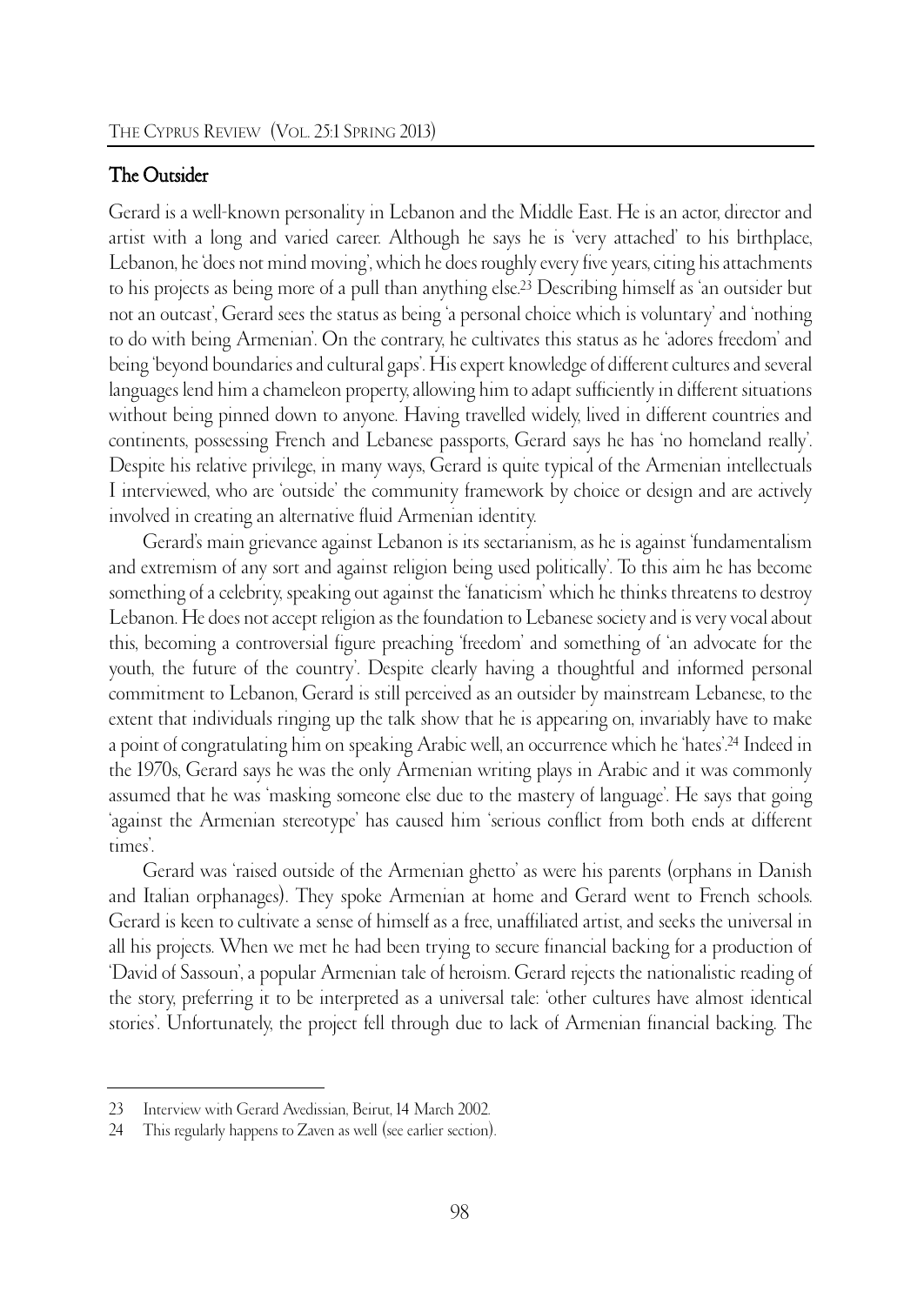Lebanese government was prepared to help finance the project but wanted match funding from the AGBU who had recently decided to reorient more towards helping Armenia, a policy which Gerard agrees with. His first big Armenian production in 1971, was interpreted by the ARF as a nationalistic story, which Gerard found amusing, together with the fact that suddenly 'they thought I was integrated with the community', even inviting him to run for Armenian MP. Gerard's reply was that, if he was interested in politics, he would want to simply be a Lebanese MP, so deep is his distaste for the sectarian foundations of the state. As such he claims he 'avoids state sponsored Armenian occasions as he does not want to be categorised' and 'hates it when the Lebanese speak to him as an Armenian'.

Gerard's sense of absolute security with his Armenianness is at the core of his identity and also grounded in his relation with Armenia. He spent five years as a student in Soviet Armenia, on a generous state scholarship and 'was firmly embedded in the intellectual and artistic higher echelons of society', enjoying 'an honoured and privileged lifestyle'. He loved the experience of 'discovering Armenian culture' which was actually 'very different from the Lebanese version of it', preferring to stick to the locals as far as possible, as it was 'the only authentic way of communicating with Armenian culture ... despite some of them being very Russified'. However, in the long run, the lifestyle was no compensation for the freedom he craved, and he 'basically ran away from Soviet Armenia'. Gerard has never returned, at first 'too scared to go back' and now fears 'being disappointed' if he were to visit the new republic. Despite being invited many times, and on one occasion when they wanted to honour him, Gerard is reluctant to return, especially on the latter occasion 'as it was becoming a political statement'.

Gerard's relation to the Lebanese Armenian community has always been a detached one, but he is happy to get involved if something is of interest to him. As such, he laments what he sees as the decline of the Armenian community. Whereas there were many Armenians on the cultural scene of Lebanon in the 1970s there are few now. He does not fear for the continuing existence of the community, but does fear for its 'quality'. Even the political parties, which have traditionally played the role of providing a sense of belonging, have 'an uncertainty' since the establishment of the Republic of Armenia. Culturally, he is disappointed that the community is being dominated by the older generations, 'who are out of touch with the youth and reluctant to do things that would really attract them'. This was a common refrain among the artists I interviewed. One female international award-winning writer had this to say about the community in Cyprus:

'... they are not open-minded – don't dare to do anything different ... following the ways of the parents, so little room for change, difference, evolution etc. ... it's always the same dances, same theatre, comedy etc. It's very dated and keeps us within ourselves. Too much emphasis on preservation rather than exploration etc. leading to cultural stagnation.'

Gerard makes the distinction between the traditional largely Bourj Hammoud-based community of traders and craftsmen, and the increasing number of wealthier Armenians in west Beirut and beyond who are far more integrated into mainstream society. It is the former that are considered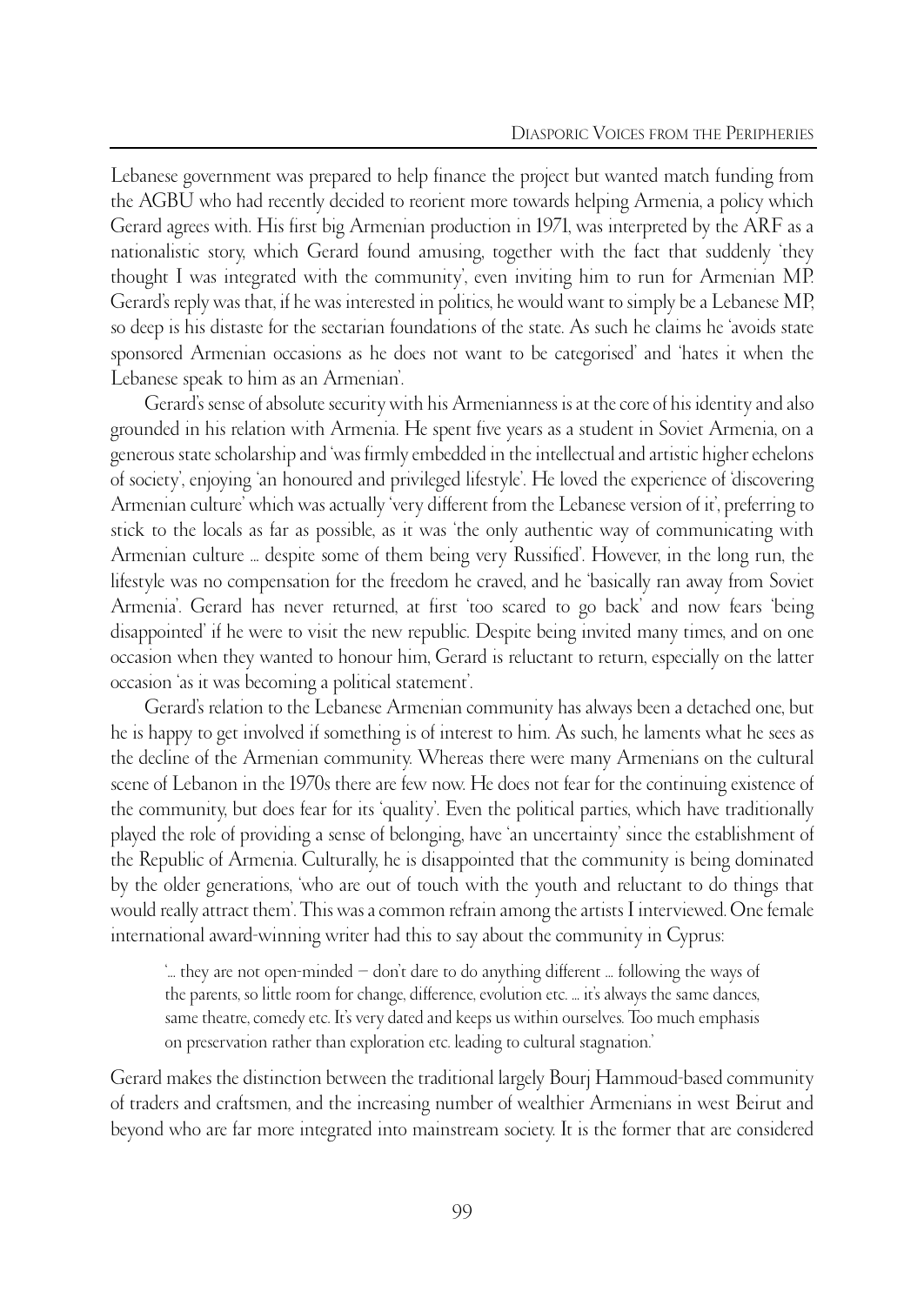the 'community' in the traditional sense. Gerard agrees with the thesis that very few individuals who are immersed in the community<sup>25</sup> 'make it big' on a national or international level, either due to real or imagined constraints. The community tends to confine one's potential, limiting dreams and opportunities.<sup>26</sup> It is those who are without these traditional boundaries of possibilities that are free to develop and make an impact beyond the community level. In Gerard's case and others, a relationship with the 'step-homeland' can allow the individual to operate easily outside the community framework, being an alternative way of being grounded in one's Armenian identity.

Haig is one such case in Cyprus. The son of Anatolian refugees, Haig is the founder and director of a cultural foundation based in Cyprus. Haig visited Armenia for the first time in 1991. Despite it being a very difficult period in Armenia, he found his visit 'an extremely stimulating experience ... so ... ended up going backwards and forwards'. As a result he has become involved in many projects related primarily to arts and culture. Haig says that he is not a 'typical Armenian Cypriot' because most of his schooling was in the UK, as a result of which he feels somewhat detached from both Armenian and mainstream Cypriot society:

'The degree to which I don't feel integrated is very much my fault because ... I wasn't educated here: my knowledge of the Greek language isn't what it should be. But I find Greek Cypriots are extremely accepting, I see no discrimination here whatsoever towards Armenians and I feel extremely grateful, if not the right word because I feel totally that I belong here, I feel totally at ease and at home. I love Cyprus; I am totally committed to Cyprus as a country and I try to contribute to it. As I speak strongly about my Armenian identity and my commitment to helping Armenia within my means and within my interests, I have exactly that feeling towards Cyprus.'

Although they considered themselves apart from the community, all the intellectuals and artists I interviewed were invariably extremely knowledgeable about community life and the hegemonic

<sup>25</sup> Another interviewee from Beirut stressed the importance of class, education and parents' role in this: 'During the war most educated and cultured Armenians left the country. Most of those who remained are not educated or cultured. They don't read, they don't care about education and their children are going to be like them. ... Very few want their children to become better people, that's why I'm pessimistic. My parents always pushed us because they wanted us to become better people, all of us, four kids, the best schools, the best universities etc. They told me "why not go on and do your PhD". If it was someone else, they would say, "you're a girl stay at home". It depends on the parents and most of them unfortunately don't care if their kids become better people than they are ... Before the war there were two kinds of people: the educated and the rest. Now it's mostly just the rest' (interview with Elizabeth, 38, Beirut).

<sup>26</sup> On some occasions this is proclaimed openly. For example, at a debate on 'The Future of Armenian Schools' held at the Garmirian secondary school in Beirut, featuring politicians, educators and parents on 15 March 2002, the youngest speaker, an advisor to a Lebanese MP, defended the falling standards of education in Armenian schools with this statement: 'We don't want walking encyclopaedias; we want Armenians with Armenian values' thereby suggesting that the priority is on 'creating Armenians' rather than education. Interestingly, his statement was met with appreciation from some of the older people in the audience.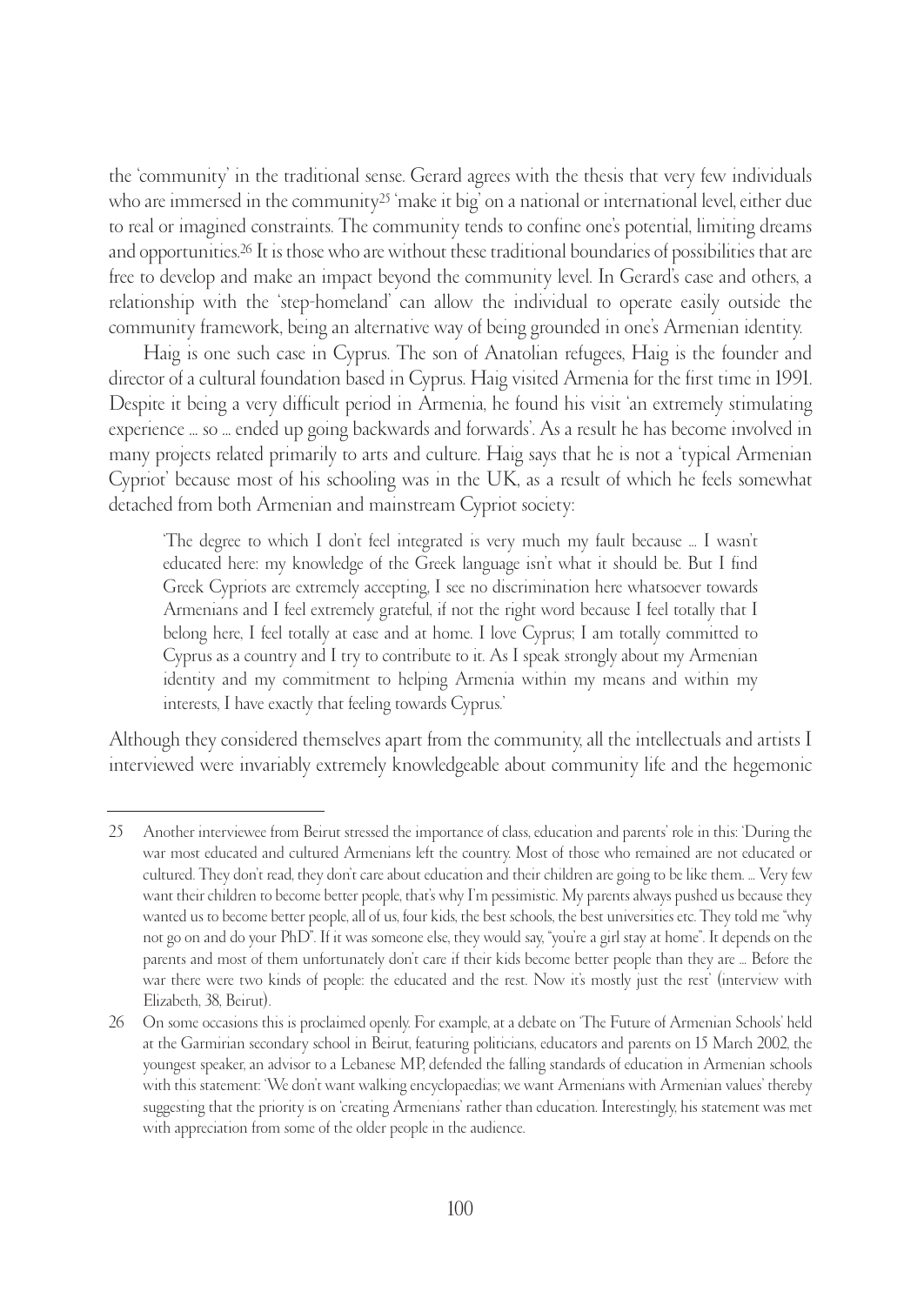standards and discourse of Armenianness, usually situating themselves in relation to this when reflecting on their identity. Haig is typical of the outsider who finds the community framework does not suit him personally, but recognises a need for the model to persist, 'collectively, if one is to maintain a minimum of Armenian diaspora life' although he (and every other 'outsider' I met) believes that 'Armenian institutions in the diaspora are in need of tremendous reform'. The intellectual's traditional role of critiquing society from a distance was something that each of my respondents fulfilled with knowledge and authority. Many of the 'outsiders' I spoke to wished to be 'active' but realised that they would have to create a new 'space' or outlet for themselves in order to do so. Also, traditional community structures are often suspicious or prejudiced against 'outsiders' or are disinterested in the individual. One female intellectual in her sixties said this:

'As I have been abroad most of my life most of the community here don't even know who I am. I am usually judged as being like my mother/father, I find this simplistic. They are not interested in you; just assume that you are like the family. Not curious in getting to know you ... (It is) received, regurgitated information by the majority ... Collective living here, so more scope for received knowledge.'

Esther who is a publisher and considers herself 'detached' from the community related her frustrating experience of trying to arrange a formal launch for a book with Armenian interest. As she found 'no neutral territory' within the community, after much negotiation, she ended up having to hand it over to a local college who hosted it with no community involvement. The community structure therefore can act as a hindrance to individuals who do not fit the mould. Alternatives have to be carved out by the individuals themselves, either through direct involvement with the step-homeland, the 'host state' or the creation of a different kind of space.

# The Dislocated

A significant number of people I encountered were in transit in some way, between temporary homes, or feeling displaced in spirit or culture. For Anna, a twenty-six year old graduate recently returned from seven years in the USA, her presence in Cyprus is purely based on her parents living there. For the Abcarian brothers, recent repatriates from South Africa,27 Cyprus is the unknown birthplace of their parents. For thirty-eight year old Sara and other individuals who have studied or lived abroad and regularly travel between families (homes) all over the world, there is a foreignness between them and their host state. For twenty-four year old Maral and other young people about to immigrate to North America, the 'host state' feels like a transit lounge one has made a home, uncertain of the future destination. The first language of many of these individuals

<sup>27</sup> A significant number of Cypriots who had settled in South Africa in the 60s and 70s have returned to Cyprus in the last ten years or so, making up another dimension in the Cypriot multi-layered identity.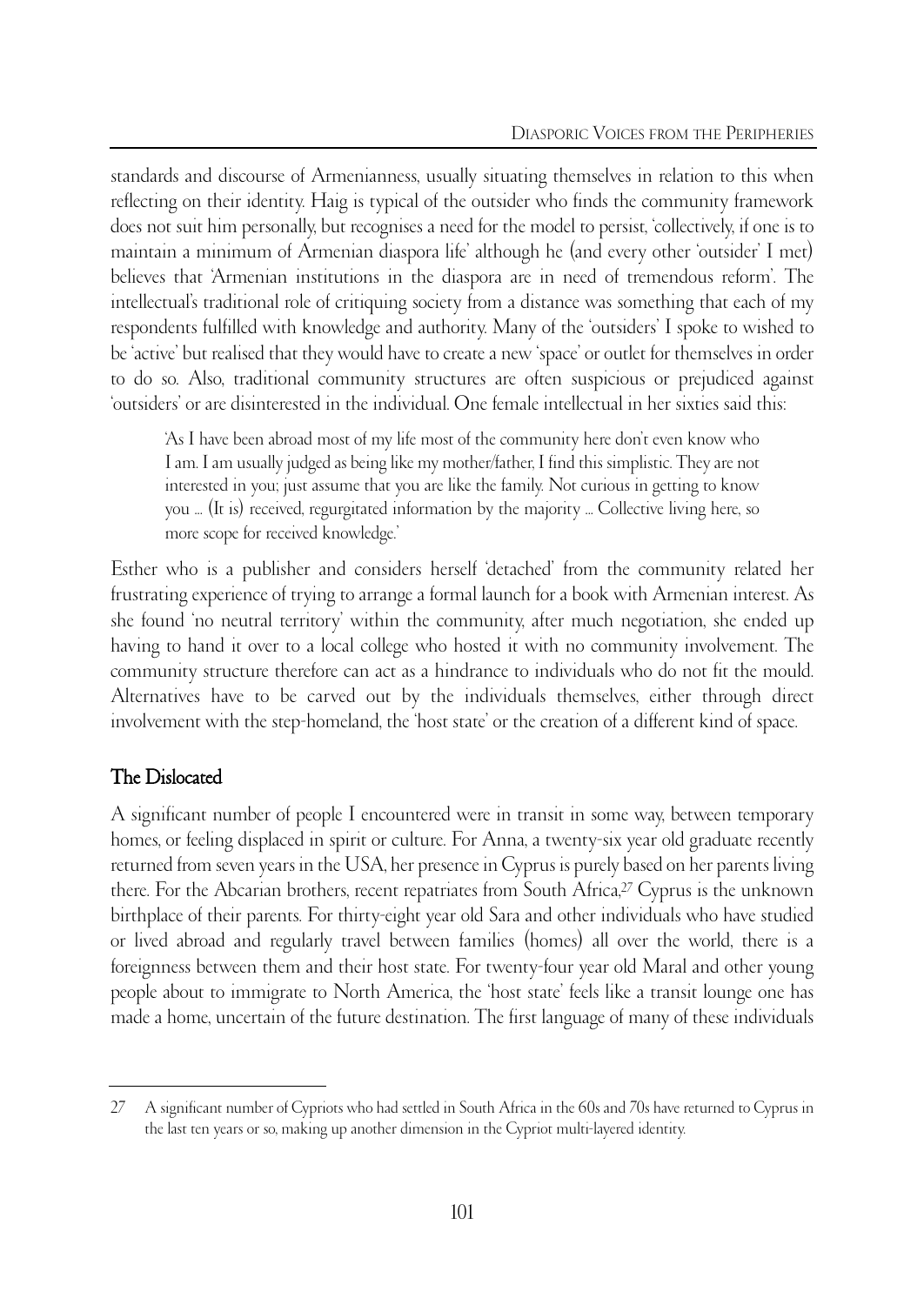is English, reflecting their 'post-colonial' situation as well as the globalising nature of higher education.28 Interestingly, all the women teach English at different levels in schools in Cyprus and Lebanon.

Anna was born in London to Armenian Cypriot parents and spent her childhood in the UK. The family moved back to Cyprus thirteen years ago. She was awarded scholarships to study English and Education in the USA for five years followed by two years training. She is not sure whether she will stay on in Cyprus or not. Although Anna and her younger sister were quite fluent in Armenian as children, where it was spoken in the home, she has since forgotten most of it, something she 'regrets'. Anna is fully aware of what she considers the community 'pillars' of Armenianness and the 'scale' to measure the 'Good Armenian'. Her attitude is that of the interested bystander. She 'wants to learn more' and 'feels' her identity despite being aware of not conforming to the scale. She is aware of the existence of the 'community framework' but does not feel she is 'woven in as yet' and is not sure how and whether she would choose to do so. Anna believes that a great deal of 'effort' needs to be exerted on the part of the outsider to attend community activities and gradually become active. She is torn between thinking she 'should' do so or be true to her feeling: 'it's more important to be oneself rather than others' perception of you'. Her 'fascination' for the Armenian aspect of her identity also extends to a fascination with Cyprus as her 'adopted home'. This theme was repeated by other intellectuals who had spent time examining the notion of home through their work. Cyprus, with its layers upon layers, its peculiar post-colonial flavour and its ongoing search for a coherent inclusive identity that reflects its people, is a state many diasporans said they felt a deep affinity for.

Anna is in some ways, typical of the kind of 'symbolic Armenian' described by Bakalian (1993), who prizes 'feeling' Armenian as being a valid and honest national identity. She cites food, music and memory as being the tenets of her Armenian identity. This sense of history and the collective psyche are aspects of identity that all outsiders mentioned, even though they, like Anna, may not be 'well versed in the facts'. Carrying a sense of a long and heavy history is not a burden, but a badge of honour from this detached position. This feeling is usually linked to the individual having had some personal relationship with genocide survivors. For Sara this means that future generations will lack this spirit:

'Grandparents' influence – especially the generation from the genocide is very important; you get this sense of loss from a young age; but it has to be from that generation otherwise it's not possible. First-hand experience [is] essential. When they die off I think it will be very difficult to preserve that sense of identity ...'

<sup>28</sup> This situation is by no means restricted to Armenians. A sizable number of Greek Cypriot young people who have either lived or studied abroad; children of mixed marriages or 'repats' from the UK, South Africa and elsewhere, are in a similar situation. In the Lebanese case, the Maronites in particular claim they are more comfortable conversing in French rather than Arabic and a rising number of young people prefer French/English, either for aspirational reasons or because they have been shuttling between the west and Lebanon.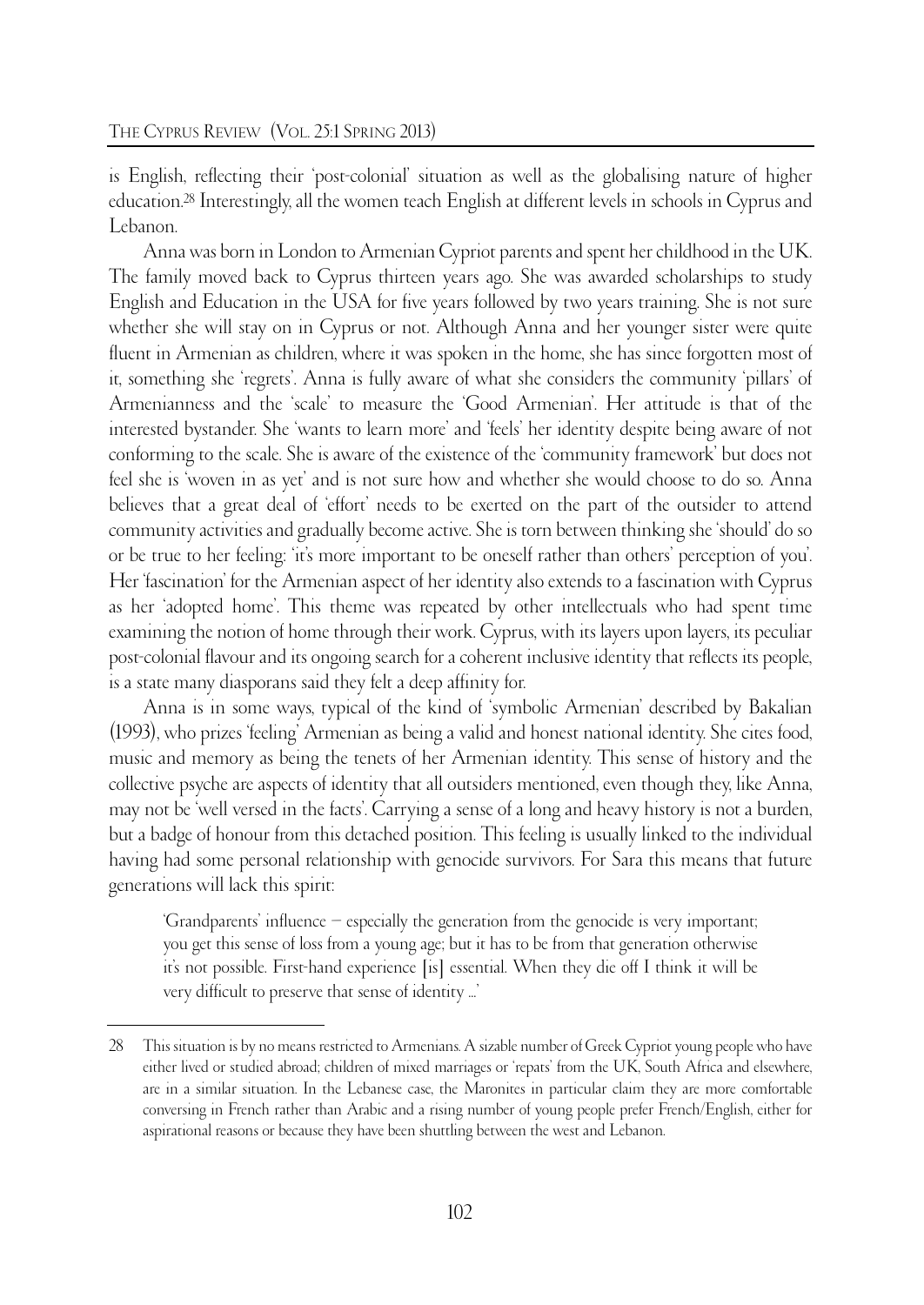Anna's US education has also politicised her into identifying with other minorities on a political and academic level. The Abcarian brothers in South Africa also said they gravitated towards similar 'minorities' in schools – the Greeks, Spaniards and Italians – differentiating themselves from the dominant 'whites'. This sense of repeated Otherness has given these individuals a sense of 'always being foreigners' regardless of their environment.

In contrast to Anna, the Abcarian brothers are evidently delighted to be immersed in an Armenian community, having felt the uneasy duality between home life and values and that of the mainstream culture in South Africa. Their home environment was intensely Armenian, with the boys going to school not knowing any English or Afrikaans at all. Their home education extended to full knowledge of their 'story' and socialising with the ten or so other Armenian Cypriot families in the vicinity. The Armenian community in Johannesburg although tiny, was 'very tight; very close and supportive', a situation which was challenged by the recent arrivals from Armenia who reportedly had no such desire to remain apart, rapidly adapting to the mainstream South African culture, and also 'causing problems' for the established Armenians. After the troubles of South Africa, the boys seem to be relieved to have arrived in Cyprus even though it is an unknown place for them. Despite being citizens of both states, it is the Armenian culture that they feel 'most connected to' and would 'fight for'. Although they are in their early to mid-twenties, the brothers have the utmost respect for their father who seems to be both their role model and guide. For some dislocated individuals, the Armenian identity, as encapsulated in the nuclear family can become the shelter and the fabric of meaning to one's life, especially in the face of confusion and conflicting pulls of a challenging environment.

The dislocated carry with them some experience of multiple homes and possibilities and a sense of a wider diaspora. Sara, for example, has studied in the UK where she was involved in the Armenian community. She also visited Switzerland where her sister studied and has a sense of the community there. The internet has helped her to get in touch with distant relatives in South America and one of them visited her last year. Although they had 'great difficulty in communicating with them as they didn't speak any Armenian at all' the experience was a wonderful one and Sara describes them as 'feeling Armenian very strongly'. The dislocated are thus always aware of other communities and other versions of Armenianness, living in constant movement and relation to them, either through travel, communications or in the imagination.

Due to the Lebanese Civil War, Maral has lived half of her life in California, all her family members going 'back and forth' regularly. She is ambivalent about her impending emigration from California to Montreal where the rest of her immediate family have settled:

'I don't know where I want to be really. It's very confusing right now ... When I use my head and be realistic I think yes, I have to go. But you have your social life, your past, childhood memories, it's hard ... but I'm definitely going ...'

Maral attended Armenian schools, clubs and associations in all three countries. She is typical of young people who have experienced several different Armenian communities by a young age and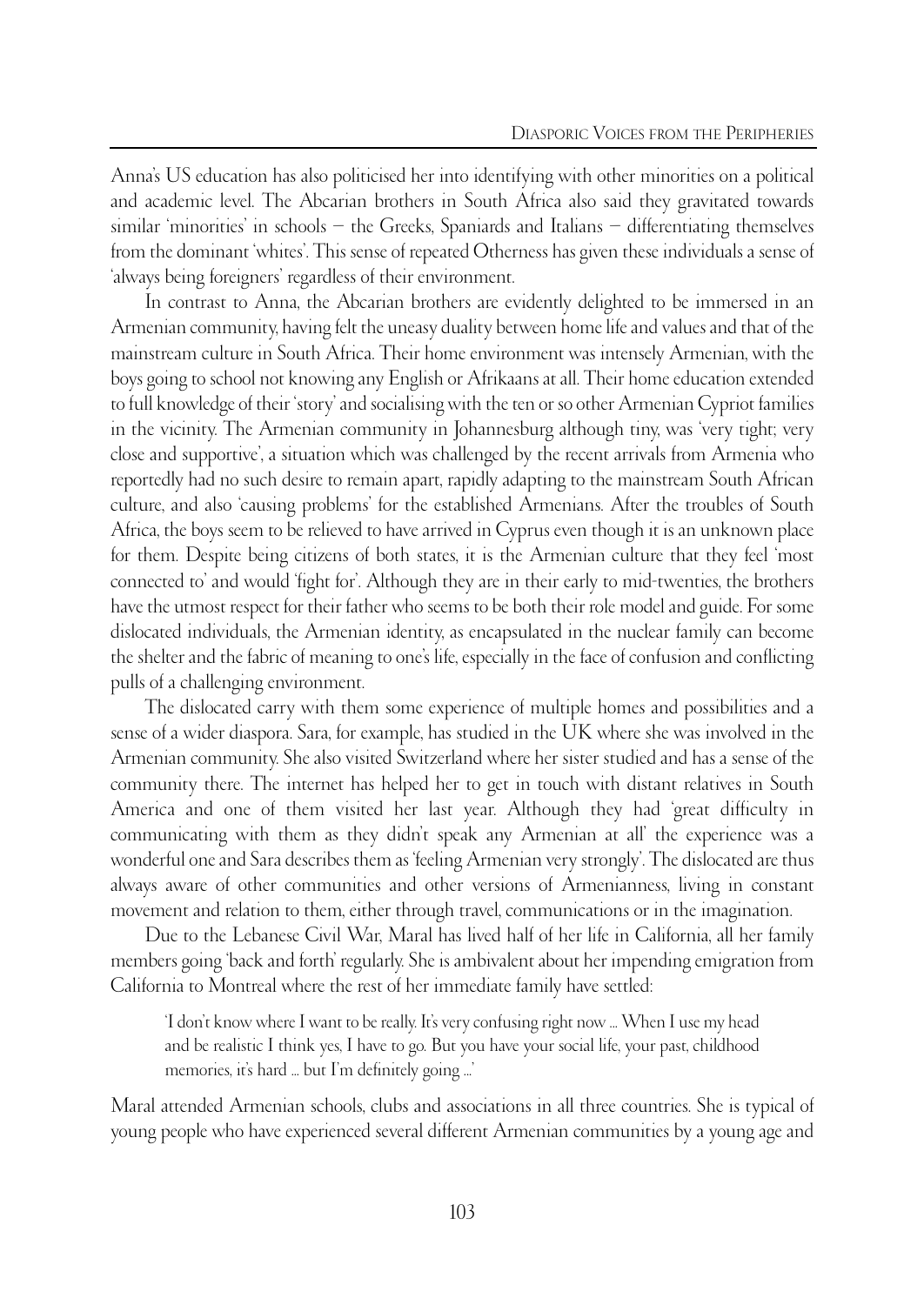are always carrying a sense of comparison, critique and evaluation. For Maral it led to cultivating her Lebanese identity on her return:

'When I was in California I was very involved in Armenian things, clubs etc, extremely extremely ... you know when people go the US they "lose" their Armenian identity/culture, for me it was the opposite ... When I came back (to Lebanon) I realised that this was not the right way to look at things and I'm very happy I did because you get to see things from others' perspectives. You get to be a lot more mature. Because I think in our schools our kids are being brought up thinking that this is the world, not more than that. But it's not the case – there's so much out there.'

Having this insight, Maral made a special effort to learn Arabic well and to make close Arab friends. In this regard she says she is unusual in Lebanon, where those from conservative backgrounds like hers tend to stick to their own. Combined with her self-conscious opening-up to the host state is her desire to share her culture with her Arab friends, taking them along to community events. Sometimes, she says, she seems to be the only one doing this. Sara too is fluent in Greek despite her English education and considers herself to be 'well-integrated with the Greeks'. Like Maral, her closest friends are all non-Armenians:

'I try to keep a balance with non-Armenian friends and non-Armenian life otherwise it becomes very monotonous – same people, it can get claustrophobic ... I have no close Armenian friends or friends at all for that matter; just many acquaintances on [a] good social level.'

Although she has never encountered prejudice, Sara says that she 'sometimes gets the feeling they are putting you in another category as such though no one has ever said it openly'. By being located in the nexus between host state and diasporan, Maral too feels that she has a duty to rise to the challenge of the encounter. She thinks it is the Armenians' own ill-advised failing that they are still not popularly accepted as Lebanese, because they have cultivated that impression, 'loudly proclaiming loyalties with Armenia and Armenian causes'. Still, the women's personal integration into mainstream society does not extend to political interest. The dislocated are invariably disengaged from the politics of their host state, suggesting a somewhat detached or temporary residence and commitment.

Sara does attend community events when they interest her and prefers the 'pick and choose' approach to organised activity. Maral considers that she is '... neither inside nor outside (the community). I'm definitely not outside but not inside as I should be maybe' revealing a normative standard by which she is judging herself. Both women consider the church to be very important though neither attend regularly. This is a regular theme among the dislocated – reverence for traditional pillars regardless of personal commitment. Maral makes the important point that the standard of involvement with which the community judges is an unrealistic one for the modern host state-integrated individual: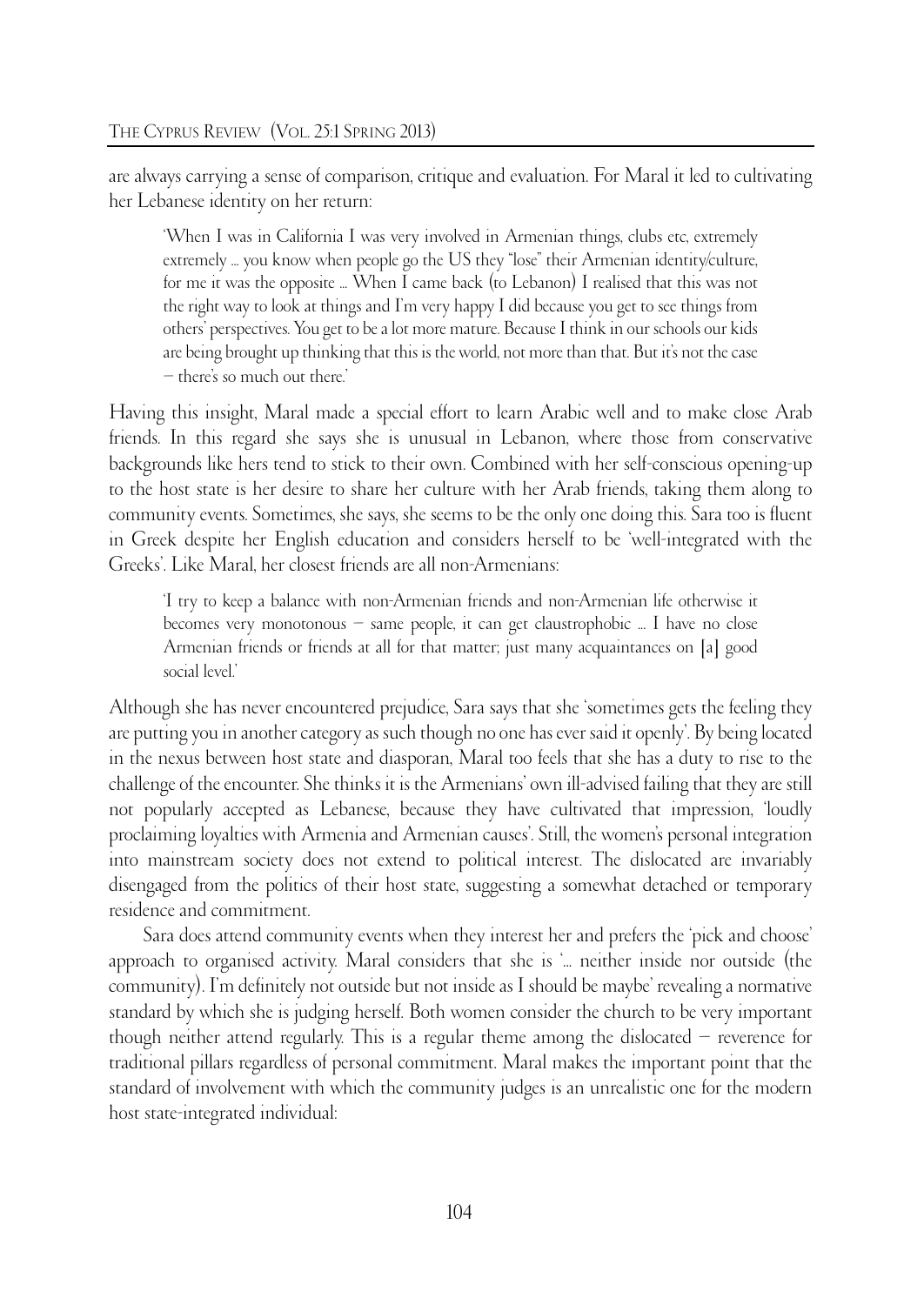'... everyone is complaining in all organisations that the youth are becoming too indifferent and not participating in traditional groups etc ... where is the youth? Well the youth is busy. I believe I am busy, I don't have any time for any of these things ... things are different ... when our parents were my age they had more time, their lifestyle was different ... I mean if I had the time I would definitely be involved ... it's not that I don't want to be ...'

Like Anna and the Abcarian brothers, Maral has never visited Armenia. In contrast to their detached attitude, she considers it a 'great sin' and feels 'very guilty'. Sara has a romantic picture of Armenia as homeland, having visited on an organised tour in 1993. She considers it 'an experience you can't explain', and evidently one that moved her. There is a mythical quality to the manner in which these interviewees spoke about Armenia as their 'homeland'. With the exception of Anna, they claimed political loyalty to the Republic and a desire to be useful to its growth. Maral and Sara expressed a tentative desire to visit or even live there for some time, but their expression was somewhat unconvincing. It seems that the 'obstacles' – their actual lives, their careers, their families and their rootedness (however shallow) in the host state and in the diaspora space – will keep Armenia a distant and mythical land to them; perhaps that is what they are most comfortable with. Sara has lost touch with the distant relatives she discovered there; Maral and the others have no ties at all. It would be interesting to see whether once she settles in Canada, Maral's longing will be for Lebanon, her adopted homeland as opposed to her imaginary homeland. However dislocated the individual, there seems to be an innate desire or pressure to subscribe to the community code, to appear both rooted and committed to where they are, but also routed in some way towards the mythical homeland, because: 'It's our only national symbol. If we don't have that we don't have anything left.'

# CONCLUDING REMARKS

# Beyond Community – Challenging Hegemonic Diasporic Discourses

The extracts above reveal how community structures and diaspora gatekeepers are being challenged or in some cases rendered unnecessary as individuals form meaningful diasporic identities outside of the norms decreed by the latter. The four sections: the Disillusioned, the Assimilated, the Outsider and the Dislocated, each focused on a distinct movement within the diaspora space. In the first, the Disillusioned manifested a turning away from traditional political community as the difficult realities of the 'step-homeland' and the host state challenged their vision. The Assimilated represented the growing number who are not fully accepted by the traditional Armenian community and are becoming submerged into mainstream society, an often neglected group of individuals, each with his/her own experience and self-conscious 'mapping' on to the diaspora and host state discourse. The section on Outsiders investigated the fluid situations and positioning of self-consciously non-aligned diasporans for whom the 'step-homeland' has provided a new pivot around which to explore new possibilities. The final section, on the Dislocated, encapsulates the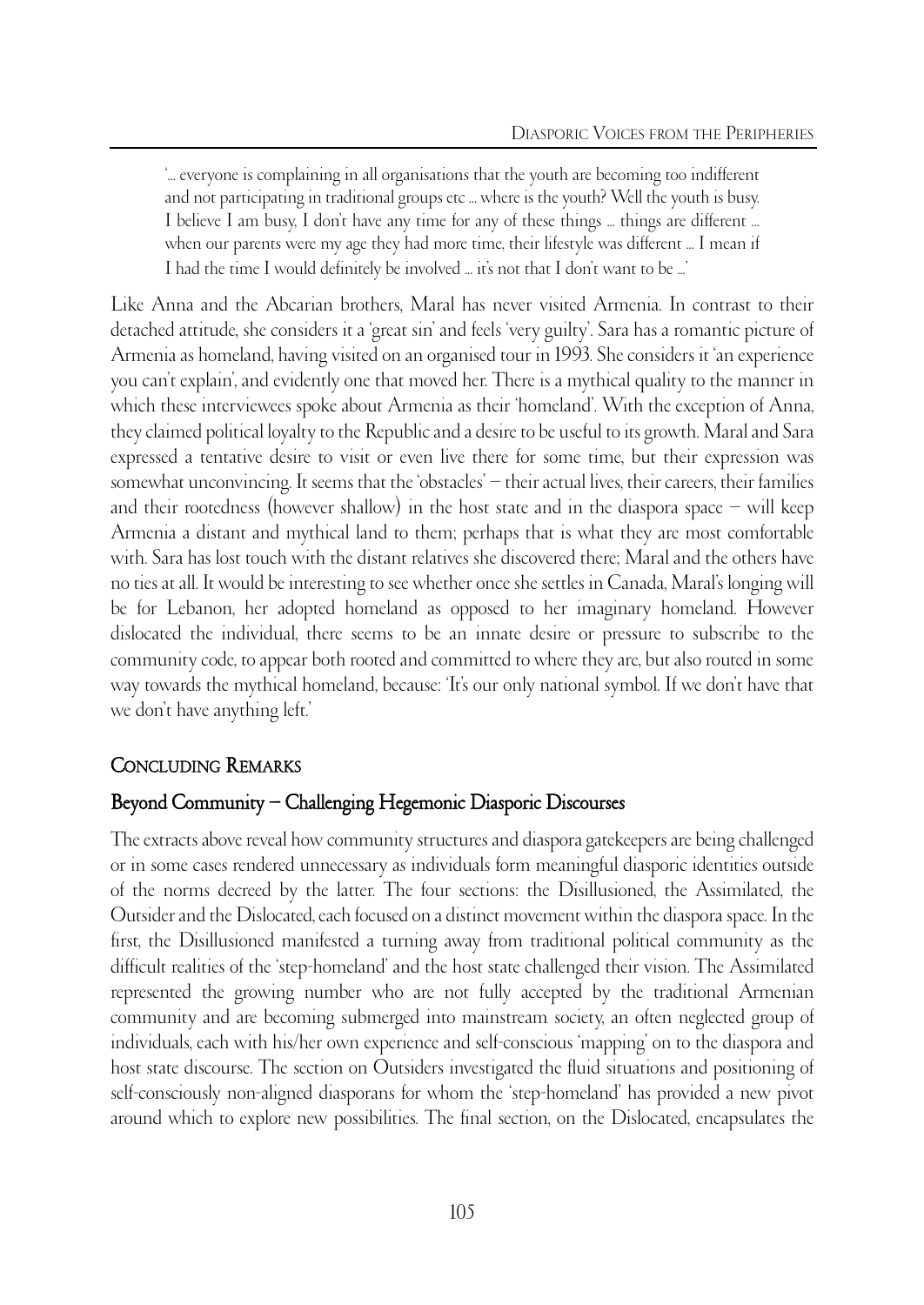trend which is perhaps most exemplified in the wider diaspora condition in the context of globalisation. These individuals are in constant movement, physically and psychologically, carrying an awareness and knowledge of multiple homes and ways of living in diaspora. Through various orientations at different times, they reveal a fluid location in the diaspora space which takes on new significance when it is freed from the pulls of a clear 'homeland' or 'host state'.

The mechanisms of Globalisation (travel, communication, mobility, social media) have empowered the diasporic individual in unprecedented ways such that s/he is in a position to experience a personalised version of Armenianness, bypassing traditional mediators, and also independent of the organised community. New versions of Armenianness are articulated from fresh positions of security, creativity and authority as the diaspora space is broadened to allow for other agents and sources of meaning-making. This paper has shown that the approach of mapping nation-building from the margins and the periphery is essential in analysing 'old' diaspora beyond the official, prescriptive, normative discourse. The findings reveal that the voices from the side-lines are gaining legitimacy and influence through dynamic encounters with the 'host state', the transnation and the 'step-homeland', being rooted and routed in alternative new spaces and possibilities carved out by the process of globalisation. This paper has argued for the need to liberate diaspora, as concept and practice, from the traditional parameters and confines as defined by diaspora institutions and leadership, by recognising the agency and creativity of individuals either outside or alienated from this infrastructure.

#### Beyond the Binary – Minority Identities and Belonging in Lebanon and Cyprus

The tension, apparent in diaspora communities, vis-à-vis their host states mirrors the tensions in debates on minorities and citizenship. Multiculturalism and Diversity as policies in particular have been criticised for ossifying differences by recognising and privileging them, and thereby replicating the binary mentality that earlier assimilation models were founded upon. In addition, all approaches which recognise difference, create a majority and minority, are to one extent or another guilty of seeing 'culture' and 'identity' (whether that of the 'majority' or the 'minority') as a static, homogenous and essentialised set of beliefs, lifestyles and ideologies which all group members subscribe to equally, thereby obfuscating complexities and inequalities within (Anthias, 2013). This replication of binaries has been most oppressive to individuals and groups which are not represented by dominant discourses or are very far from power structures. These are the silenced and side-lined experiences on the edges of the various boundaries being drawn and redrawn at the different levels of identity-building (community, state, nation, diaspora). This paper has argued for a more nuanced and critical understanding of differences and commonalities, and how these can be both contained and reified at the level of the official, and dynamic and flexible in practice, drawing meaning from multiple shifting sites. These hopeful 'narratives of interculturality' (Anthias, 2006) reflect the fluidity and multi-layered nature of political identity in people's lives, beyond boundaries, imagined or constructed.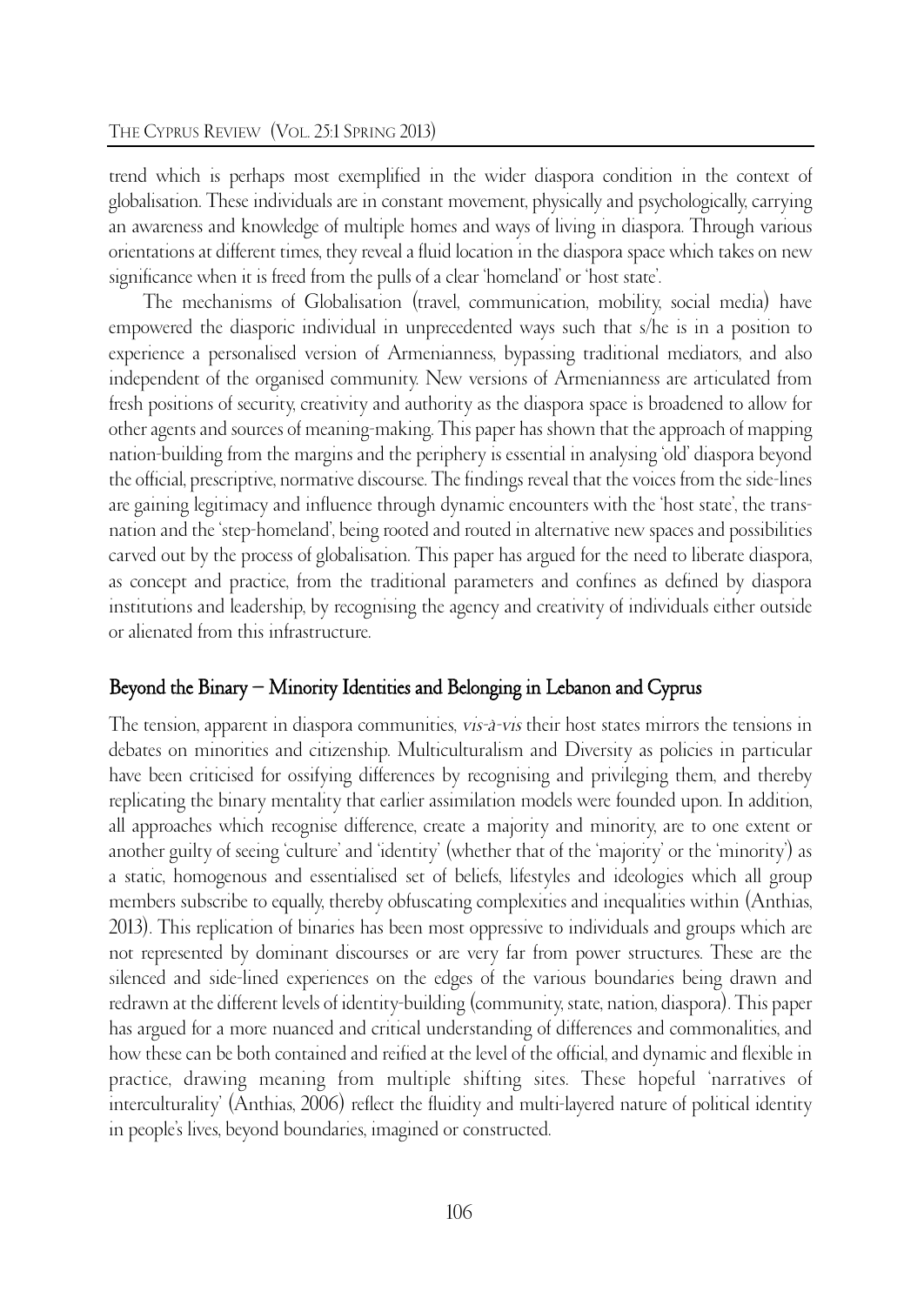#### References

- Anthias, F. (2006) 'Researching Society and Culture in Cyprus: Displacements, Hybridities and Dialogical Frameworks', in Papadakis, Y., Peristianis, N. and Welz, G. (eds), Divided Cyprus: Modernity, History and an Island in Conflict. Bloomington: Indiana University Press, pp. 176–193.
- ——— (2013) 'Moving Beyond the Janus Face of Integration and Diversity Discourses: Towards an Intersectional Framing', The Sociological Review, an online version, 18 January 2013, before inclusion in an issue.
- Argyrou, V. (1996) Tradition and Modernity in the Mediterranean: The Wedding as a Symbolic Struggle. Cambridge: Cambridge University Press.
- Atamian, S. (1955) The Armenian Community The Historical Development of a Social and Ideological Conflict. New York: Philosophical Library.
- Bakalian, A. (1993) Armenian Americans: From Being to Feeling Armenian. New Brunswick/London: Transaction Publishers.
- Bhabha, H.K. (1994) The Location of Culture. London/New York: Routledge.
- Björklund, U. (1993) 'Armenia Remembered and Remade: Evolving Issues in a Diaspora', Ethnos, Vol. 58, pp. 335–360.
- Brubaker, R. (1996) Nationalism Reframed. New York: Cambridge University Press.
- ——— (2005) 'The "Diaspora" Diaspora', Ethnic and Racial Studies, Vol. 28, No. 1 (January), pp. 1–19.
- Bryant, R. (2010) 'The State of Cypriot Silences', The Cyprus Review, Vol. 22, No. 2 (Fall), pp. 113–122.
- Cockburn, C. (2004) The Line Women, Partition and the Gender Order in Cyprus. London: Zed Books.
- Cohen, R. (1997) Global Diasporas. London: UCL Press.
- Constantinou, C.M. (2009) 'Cyprus, Minority Politics and Surplus Ethnicity', in Varnava, A., Koureas, N. and Elia, M. (eds), The Minorities of Cyprus: Development Patterns and the Identity of the Internal–Exclusion. Newcastle upon Tyne: Cambridge Scholars Publishing, pp. 361–372.
- Demetriou, O. (2007) 'To Cross or Not to Cross? Subjectivisation and the Absent State in Cyprus', Journal of the Royal Anthropological Institutes, Vol. 13, No. 4, pp. 987–1006.
- ——— (forthcoming 2014) '"Struck by the Turks": Reflections on the Armenian Experience of Displacement in Cyprus', Special issue of Patterns of Prejudice, (Öktem, K. and Kasbarian, S. (eds)), Civil Society Rapprochement and High Politics Stalemate: Mapping the Future of Armenian–Turkish Relations in the Context of the Wider Middle East.
- Hadjipavlou-Trigeorgis, M. (2000) 'The Role of Joint Narrative in Conflict Resolution: The Case of Cyprus', in Yashin, M. (ed.), Step-Mothertongue: From Nationalism to Multiculturalism: Literatures of Cyprus, Greece and Turkey. Middlesex: Middlesex University Press, pp. 129–146.
- Hadjipavlou, M. (2006) 'No Permission to Cross: Cypriot Women's Dialogue across the Divide', Gender, Place and Culture, Vol. 13, No. 4 (August), pp. 329–351.
- Ignatieff, M. (1999) The Warrior's Honour: Ethnic War and the Modern Conscious. London: Vintage.
- Kasbarian, S. (2006) 'Rooted and Routed: The Contemporary Armenian Community in Cyprus and Lebanon'. Unpublished PhD thesis, School of Oriental and African Studies (SOAS), University of London.
	- ——— (2009a) 'Whose Space, Whose Interests? Clashes within Armenian Diasporic Civil Society', Armenian Review, Vol. 51, No. 1–4 (Fall–Winter), pp. 81–109.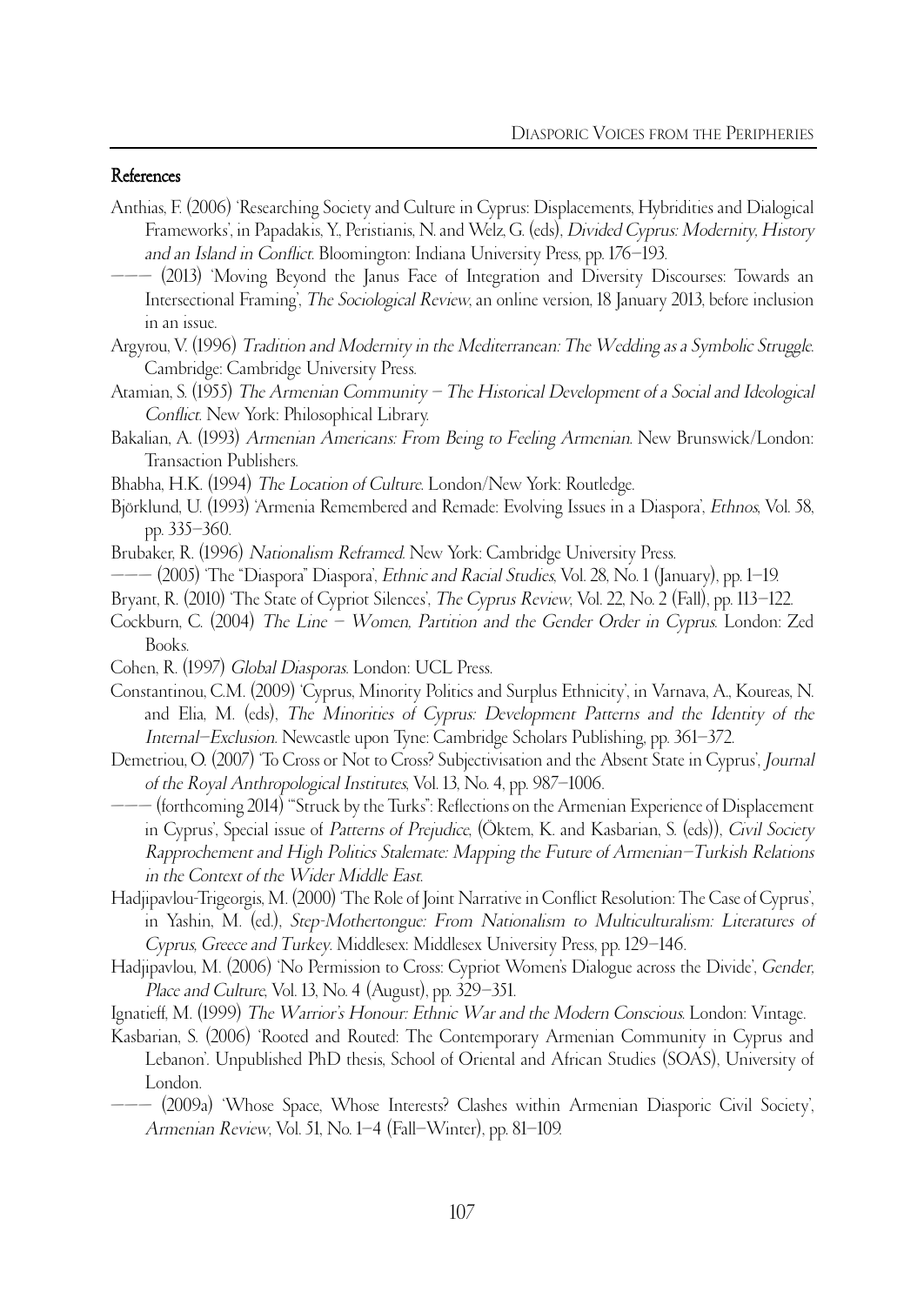THE CYPRUS REVIEW (VOL. 25:1 SPRING 2013)

- ——— (2009b) 'The Armenian Community in Cyprus at the Beginning of the 21st Century: From Insecurity to Integration', in Varnava, A., Koureas, N. and Elia, M. (eds), The Minorities of Cyprus: Development Patterns and the Identity of the Internal–Exclusion. Newcastle-upon-Tyne: Cambridge Scholars Publishing, pp. 175–191.
- Knott, K. and McLoughlin, S. (eds) (2010) Diasporas Concepts, Intersections, Identities. London/New York: Zed Books.
- Kouyoumdjian, Z. (2013) Lebanese Television Celebrity, Talk Show Host and Producer. 'Meet Zaven Online'. Available at [http://www.zavenonline.com], accessed on 3 April 2013.
- Kymlicka, W. (2002) 'Multiculturalism and Minority Rights: West and East', Journal on Ethnopolitics and Minority Issues in Europe (JEMIE), Iss. 4, pp. 1–25.
- Libaridian, G.J. (1999) The Challenge of Statehood. Cambridge, Massachusetts: Blue Crane Books.
- Lijphart, A. (1977) Democracy in Plural Societies: A Comparative Exploration. New Haven: Yale University Press.
- Levy, A. and Weingrod, A. (eds) (2005) Homelands and Diasporas Holy Lands and Other Places. Stanford, California: Stanford University Press.
- Loizos, P. (1998) 'How Might Turkish and Greek Cypriots See Each Other More Clearly?', in Calotychos, V. (ed.), Cyprus and its People: Nation, Identity and Experience in an Unimaginable Community <sup>1955</sup>–1997. Oxford/Colorado: Westview Press, pp. 35–52.
- Lomsky-Feder, E. and Rapoport, T. (2005) 'Visit, Separation and Deconstructing Nostalgia: Russian Students Travel to their old Home', in Levy, A. and Weingrod, A. (eds), Homelands and Diasporas – Holy Lands and Other Places. Stanford, California: Stanford University Press, chapter 12, pp. 296–320.
- Mackey, S. (1991) Lebanon Death of a Nation. New York: Doubleday.
- Makdisi, U. (2000) The Culture of Sectarianism Community, History and Violence in Nineteenth-Century Ottoman Lebanon. Berkeley, Los Angeles/London: University of California Press.
- Mavratsas, C.V. (1997) 'The Ideological Contest between Greek-Cypriot Nationalism and Cypriotism 1974–1995: Politics, Social Memory and Identity', Ethnic and Racial Studies, Vol. 20, No. 4 (October), pp. 726–727.
- ——— (1999) 'National Identity and Consciousness in Everyday Life: Towards a Sociology of Knowledge of Greek-Cypriot Nationalism', Nations and Nationalism, Vol. 5, No. 1, pp. 91–104.
- Migliorino, N. (2008) (Re)Constructing Armenia in Lebanon and Syria: Ethno-Cultural Diversity and the State in the Aftermath of a Refugee Crisis. New York: Berghahn Books.
- Navaro-Yashin, Y. (2006) 'De-ethnicising the ethnography of Cyprus: Political and Social Conflict between Turkish Cypriots and Settlers from Turkey', in Papadakis, Y., Peristianis, N. and Welz, G. (eds), Divided Cyprus: Modernity, History and an Island in Conflict. Bloomington: Indiana University Press, pp. 84–99.
- Panossian, R. (1998) 'Between Ambivalence and Intrusion: Politics and Identity in Armenia–Diaspora Relations', Diaspora, Vol. 7, No. 2, (Fall), pp. 149–196.
- ——— (2006) The Armenians: From Kings and Priests to Merchants and Commissars. New York: Columbia University Press.
- Papadakis, Y. (1997) 'Greek Cypriot Narratives of History and Collective Identity: Nationalism as a Contested Process', American Ethnologist, Vol. 25, No. 2, pp. 149–165.
- (2003) 'Nation, Narrative and Commemoration: Political Ritual in Divided Cyprus', *History and*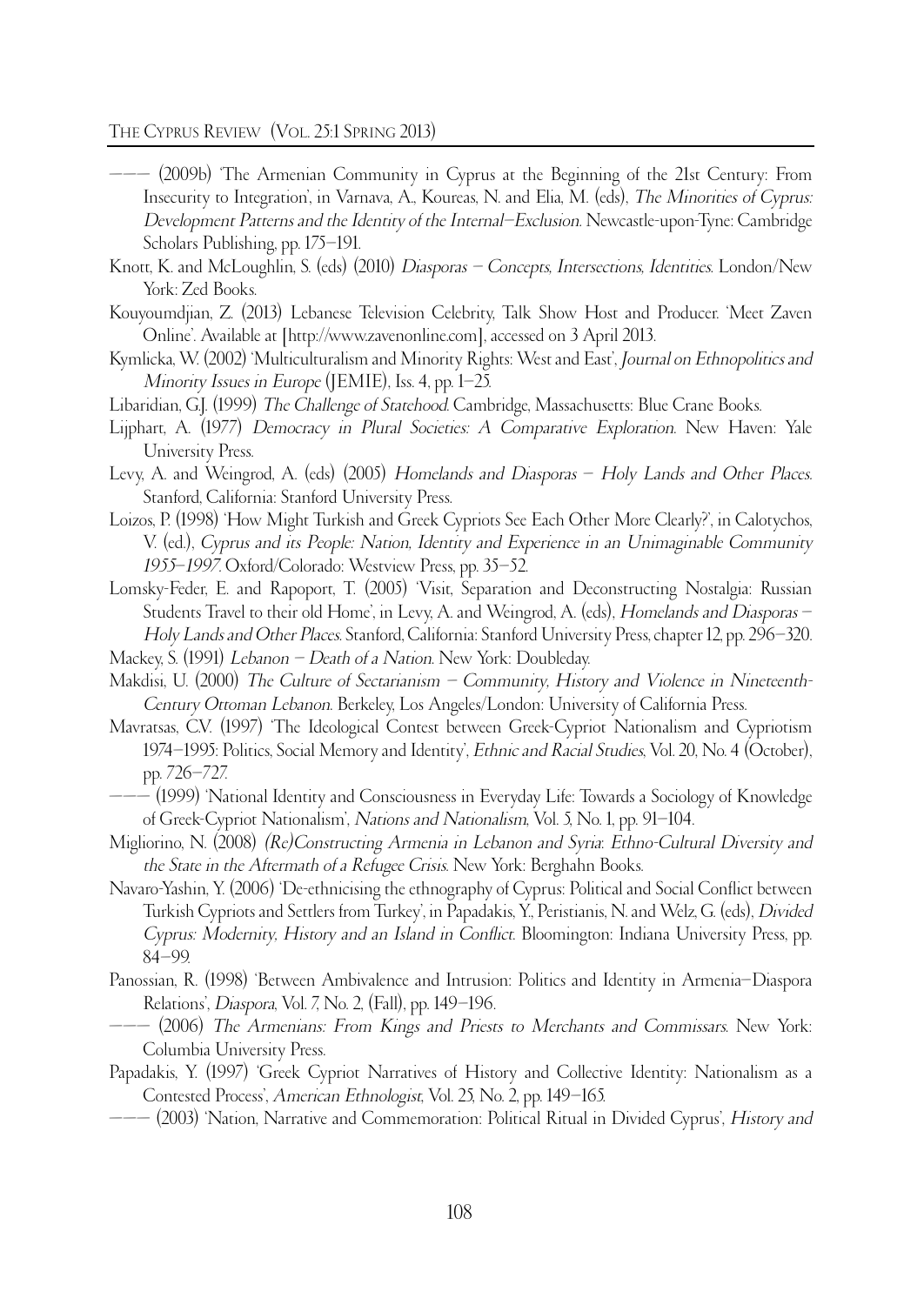Anthropology, Vol. 14, No. 3, pp. 253–270.

- ——— (2006) 'Disclosure and Censorship in Divided Cyprus: Toward an Anthropology of Ethnic Autism', in Papadakis, Y., Peristianis, N. and Welz, G. (eds), Divided Cyprus: Modernity, History and an Island in Conflict. Bloomington: Indiana University Press, pp. 66–83.
- Pattie, S.P. (1997) Faith in History Armenians Rebuilding Community. Washington/London: Smithsonian Institution Press.
- ——— (2009) 'New Life in an Old Community', in Varnava, A., Koureas, N. and Elia, M. (eds), The Minorities of Cyprus: Development Patterns and the Identity of the Internal–Exclusion. Newcastleupon-Tyne: Cambridge Scholars Publishing, pp. 160–174.
- Peristianis, N. (2006) 'Cypriot Nationalism, Dual Identity and Politics', in Papadakis, Y., Peristianis, N. and Welz, G. (eds), Divided Cyprus: Modernity, History and an Island in Conflict. Bloomington: Indiana University Press, pp. 100–120.
- Safran, W. (1991) 'Diasporas in Modern Societies: Myths of Homeland and Return', Diaspora, Vol. 1, No. 1, pp. 83–99.
- Salibi, K. (1988) A House of Many Mansions The History of Lebanon Reconsidered. London: I.B. Tauris and Co.
- Sanjian, A. (2001) 'Torn between the "Obligation" of Preserving a Distinct Identity and the "Advantages" of Assimilation: The Armenian Experience in the Modern Arab World', Bulletin of the Royal Institute for Inter-Faith Studies, Vol. 3, No. 1 (Spring/Summer) pp. 149–179.
- Schahgaldian, N.B. (1979) 'The Political Integration of an Immigrant Community into a Composite Society: The Armenians in Lebanon, 1920–1974'. Unpublished PhD Thesis, Columbia University, New York.
- Sheffer, G. (ed.) (1986) Modern Diasporas in International Politics. London: Croom Helm.
- Spyrou, S. (2002) 'Images of "the Other": "the Turk" in Greek Cypriot Children's Imagination', Race, Ethnicity and Education, Vol. 5, No. 3, pp. 255–272.
- Suny, R.G. (1993) Looking Toward Ararat: Armenia in Modern History. Bloomington, IN: Indiana University Press.
- Talai, V.A. (1989) Armenians in London. Manchester/New York: Manchester University Press.
- Tölölyan, K. (1996) 'Rethinking Diaspora(s): Stateless Power in the Transnational Moment', Diaspora, Vol. 5, No. 1, pp. 3–36.
- ——— (2000) 'Elites and Institutions in the Armenian Transnation', Diaspora, Vol. 9, No. 1 (Spring), pp. 107–135.
- Trimikliniotis, N. (2004) 'Mapping Discriminatory Landscapes in Cyprus: Ethnic Discrimination in a Divided Education System', The Cyprus Review, Vol. 16, No. 1 (Spring), pp. 53–86.
- Trimikliniotis, N. and Demetriou, C. (2012) 'Cyprus', chapter 11, in Zapata-Barrero, R. and Triandafyllidou, A. (eds), Addressing Tolerance and Diversity Discourse in Europe. CIDOB, Barcelona centre for International Affairs, pp. 275–293.
- Varnava, A. (2009) 'The Minorities of Cyprus in the History of Cyprus Textbook for Lyceum Students: A Critique', in Varnava, A., Koureas, N. and Elia, M. (eds), The Minorities of Cyprus: Development Patterns and the Identity of the Internal–Exclusion. Newcastle-upon-Tyne: Cambridge Scholars Publishing, pp. 299–313.
- ——— (2010) 'The State of Cypriot Minorities: Cultural Diversity, Internal–Exclusion and the Cyprus